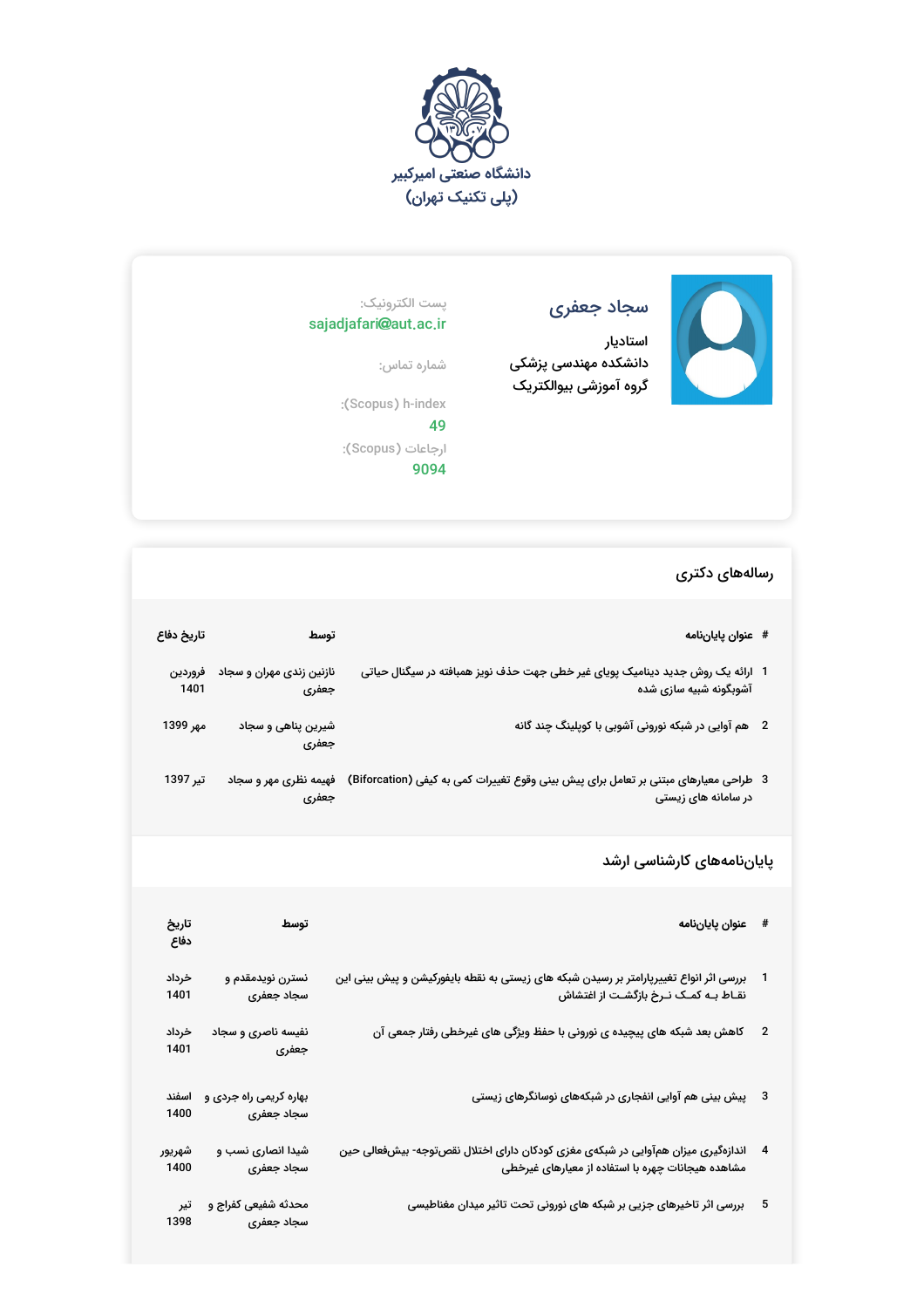| تیر<br>1398    | زهرا شهریاری و سجاد<br>جعفرى     |                                                                                                                 | مدلسازی شبکه متعامل سلولهای بتا با هدف ارائه روش درمانی برای بیماری دیابت                                                                                                                                                                                                                    | 6   |
|----------------|----------------------------------|-----------------------------------------------------------------------------------------------------------------|----------------------------------------------------------------------------------------------------------------------------------------------------------------------------------------------------------------------------------------------------------------------------------------------|-----|
| خرداد<br>1398  | یگانه شاوردی و سجاد<br>جعفرى     |                                                                                                                 | بررسی نقش تعاملات مکانی در آشوب گونه سازی رفتار زمانی چرخه سلولی                                                                                                                                                                                                                             | 7   |
| بهمن<br>1397   | علیرضا بهرامیان و سجاد<br>جعفرى  |                                                                                                                 | مدلسازی حرکت تناوبی دوپایی بر مبنای نظریه نقطه تعادل با استفاده از دینامیک سیستم های<br>غیرخطی و مولدهای الگوهای مرکزی                                                                                                                                                                       | 8   |
| تیر<br>1397    | زهرا رستمی و سجاد<br>جعفرى       |                                                                                                                 | بررسی راه های ایجاد و کنترل امواج مارپیچ در شبکه های نورونی                                                                                                                                                                                                                                  | 9   |
| مهر<br>1396    | جلال خوهک و سجاد<br>جعفرى        |                                                                                                                 | 10 ٪ ارائه یک مدل آشوب گونه از دینامیک نفرون با در نظر گرفتن تعاملات مرتبط                                                                                                                                                                                                                   |     |
| شهريور<br>1396 | سیدعلی میرخرازی و<br>سجاد جعفرى  |                                                                                                                 | 11    کنترل همنوایی در مدل شبکه عصبی نوسانی به منظور درمان بیماری پارکینسون                                                                                                                                                                                                                  |     |
| آبان<br>1395   | زینب ارام و سجاد<br>جعفرى        |                                                                                                                 | 12 ارائه و بررسی مدل های آشوبی در رشد ویروس HIV                                                                                                                                                                                                                                              |     |
| مهر<br>1395    | عطیه بیانی و سجاد<br>جعفرى       |                                                                                                                 | ارائه یک مدل رفتاری از بیماری میگرن با در نظر گرفتن تعاملات عصبی مرتبط                                                                                                                                                                                                                       | 13  |
| شهريور<br>1395 | سیده ساناز حسینی و<br>سجاد جعفرى |                                                                                                                 | 14 ً مدلسازی و بررسی تعاملات بین ژنها در شبکه ژنی                                                                                                                                                                                                                                            |     |
| شهريور<br>1395 | شیرین پناهی و سجاد<br>جعفرى      |                                                                                                                 | ارائه مدلی رفتاری مبتنی بر تعاملات عصبی برای بیماری صرع                                                                                                                                                                                                                                      | 15  |
| خرداد<br>1395  | علی عباسی ملکی و<br>سجاد جعفرى   |                                                                                                                 | 16 ٪.استفاده از الگوریتمهای تکاملی در تخمین پارامترهای مدل اشوبی نورون به کمک یک تابع هزینه<br>جدید مبتنی بر قطع پوانکاره                                                                                                                                                                    |     |
| اسفند<br>1394  | امیرحسین عاملی و<br>سجاد جعفرى   |                                                                                                                 | 17   استفاده از الگوریتمهای تکاملی در تخمین پارامترهای مدل آشوبی سرطان به کمک یک تابع هزینه<br>جدید مبتنی بر قطع پوانکاره                                                                                                                                                                    |     |
|                |                                  |                                                                                                                 |                                                                                                                                                                                                                                                                                              | کتب |
| تاريخ نسخه     | کشور ناشر<br>انتشار              | نگارندگان/مترجمان                                                                                               | عنوان                                                                                                                                                                                                                                                                                        | #   |
|                |                                  |                                                                                                                 | داده های ثبت شده در پورتال                                                                                                                                                                                                                                                                   |     |
| 1              | 1399 Netherlands                 | عليرضا بهراميان, فرزاد<br>توحيدخواه, سجاد جعفري,<br>اولفا بوبكر                                                 | Control Theory in Biomedical Engineering Applications in<br>Physiology and Medical Robotics A double Pendulum Model for<br>Human Walking Control on the Treadmill and Stride-to-stride<br>Fluctuations: Control of Step Length, Time, Velocity and<br>(Position on the Treadmill (Chapter 10 | 1   |
| 1              |                                  | عزالدين مليكي, نويد حسن   Netherlands   1397<br>زاده, فهیمه نظری مهر,<br>آكيف آكگول, اولفا بوبكر,<br>سجاد جعفري | Recent Advances in Chaotic Systems and Synchronization-<br>Chapter 9 - Some New Chaotic Maps With Application in<br>Stochastic                                                                                                                                                               | 2   |
| 1              | 1397 Netherlands                 | عاطفه احمدی, کارتیکیان<br>راجاگويال, ويت-ثان فام,<br>اولفا بوبكر, سجاد جعفري                                    | Recent advances in chaotic systems and synchronization A<br>new five dimensional multistable chaotic system with hidden<br>(attractors (Chapter 5)                                                                                                                                           | 3   |
| 1              | 1397 Netherlands                 | شيرين پناهي, ويت-ثان<br>فام, كارتيكيان راجاگوپال,<br>اولفا بوبكر, سجاد جعفرى                                    | Recent advances in chaotic systems and synchronization A<br>new four-dimensional chaotic system with no equilibrium point<br>(Chapter 4)                                                                                                                                                     | 4   |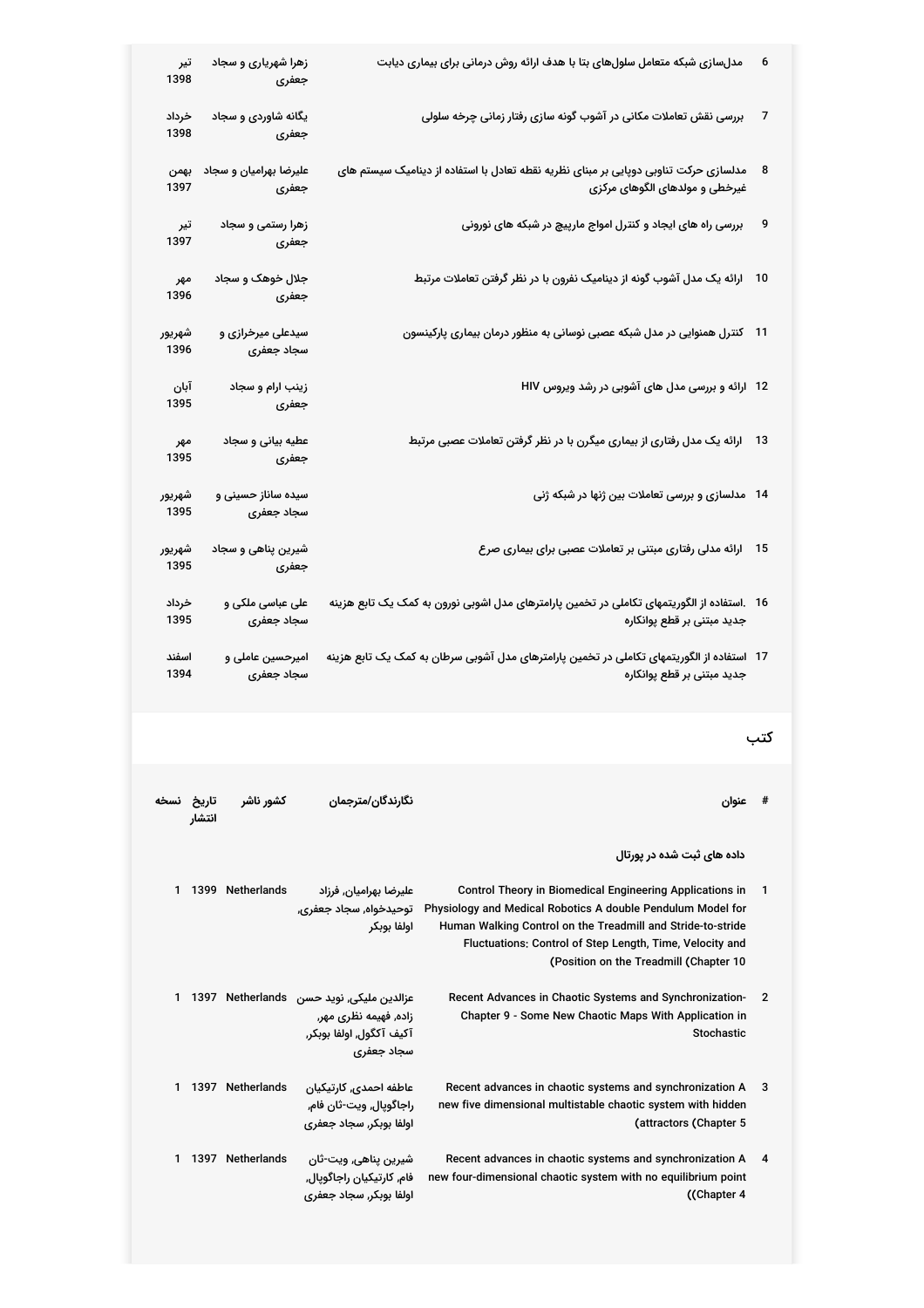| 1 |      | 1397 Netherlands        | ویت-ثان فام, کریستوس<br>ولوس, ساندرایاندیان<br>وايدياناتان, سجاد جعفري,<br>پ. م. گوکول, توماس<br>کابیتانیاک | Recent advances in chaotic systems and synchronization<br>(Chaos in a System With Parabolic Equilibrium (Chapter 3                                                                    | 5 |
|---|------|-------------------------|-------------------------------------------------------------------------------------------------------------|---------------------------------------------------------------------------------------------------------------------------------------------------------------------------------------|---|
| 1 |      | 1397 Netherlands        | زهرا رستمی٬ سیدمحسن<br>موسوی, کارتیکیان<br>راجاگويال, اولفا بوبکر,<br>سجاد جعفري                            | Recent advances in chaotic systems and synchronization<br>Chaotic solutions in a forced two-dimensional Hindmarsh-Rose<br>(neuron (Chapter 10                                         | 6 |
| 1 | 1397 |                         | ابیر لاسود, اولفا بوبکر, راشد Netherlands<br>ظیفائے، سجاد جعفری                                             | Recent advances in chaotic systems and synchronization<br>Experimental observations and circuit realization of a jerk<br>(chaotic system with piecewise nonlinear function (Chapter 1 | 7 |
| 1 | 1397 |                         | یاسر شکفته, شیرین پناهی, Netherlands<br>اولفا بوبكر, سجاد جعفرى                                             | Recent advances in chaotic systems and synchronization<br>Parameter Estimation of Chaotic Systems Using Density<br>(Estimation of Strange Attractors in the State Space (Chapter 7    | 8 |
| 1 | 1397 | Germany                 | ويت-ثان فام, سجاد<br>جعفري, كريستوس ولوس,<br>لوئيجى فورتونا                                                 | Advances on Nonlinear Dynamics of Electronic Systems<br>Chaotic behaviors in a system with stable equilibrium                                                                         | 9 |
| 1 | 1395 | Switzerland             | ويت-ثان فام,<br>ساندرايانديان وايدياناتان,<br>کریستوس ولوس, سجاد<br>جعفري, توماس گوتانز                     | Fractional Order Control and Synchronization of Chaotic 10<br>Systems A Three-Dimensional Chaotic System with Square<br>Equilibrium and No-Equilibrium                                |   |
| 1 | 1394 | United<br><b>States</b> | ويت ثانه فام,<br>ساندرايانديان وايدياناثان,<br>کریستوس ولوس, سجاد<br>جعفری, ژیونگ وانگ                      | Advances and Applications in Chaotic Systems 11                                                                                                                                       |   |

مقالات ژورنال

**داده های ثبت شده در پورتال**

- **1** Fatemeh Parastesh Karegar, Karthikeyan Rajagopal, Sajad Jafari, Matjaz Perc, Eckehard Scholl, "Blinking coupling enhances network synchronization", PHYSICAL REVIEW E, Vol. 105, Num. 1, Page 1-10, May 2022,
- **2** M. D. Vijayakumar, Hayder Natiq, Gervais Dolvis Leutcho, Karthikeyan Rajagopal, Sajad Jafari, Iqtadar Hussain, "Hidden and Self-excited Collective Dynamics of a New Multistable Hyper-Jerk System with Unique Equilibrium", INTERNATIONAL JOURNAL OF BIFURCATION AND CHAOS, Vol. 32, Num. 5, Page 1-20, May 2022,
- **3** Balamurali Ramakrishnan, Hayder Natiq, Karthikeyan Rajagopal, Sajad Jafari, Pascaline Liaken Ndukum, Gervais Dolvis Leutcho, "Approximate symmetry memristive mega-stable oscillator with attractor growing and its Hamilton energy balance", The European Physical Journal Plus, Vol. 137, Num. 5, Page 1-10, May 2022,
- **4** Zhen Wang, Ramesh Ramamoorthy, Xiaojian Xi, Karthikeyan Rajagopal, Peijun Zhang, Sajad Jafari, "The effects of extreme multistability on the collective dynamics of coupled memristive neurons", *EUROPEAN PHYSICAL JOURNAL-SPECIAL TOPICS*, Vol. 0, Num. 0, Page 1-8, April 2022,
- **5** Mahtab Mehrabbeik, Mohammad Shams-Ahmar, Alexandra Levine, Sajad Jafari, Yaser Merrikhi, "Distinctive nonlinear dimensionality of neural spiking activity in extrastriate cortex during spatial working memory; a Higuchi fractal analysis", CHAOS SOLITONS & FRACTALS, Vol. 158, Num. 1, Page 1-9, April 2022,
- **6** Dhinakaran Veeman, Mahtab Mehrabbeik, Hayder Natiq, Karthikeyan Rajagopal, Sajad Jafari, Iqtadar Hussain, "A New Chaotic System with Coexisting Attractors", *INTERNATIONAL JOURNAL OF BIFURCATION AND CHAOS*, Vol. 32, Num. 3, Page 1-15, March 2022,
- **7** Balamurali Ramakrishnan, Fatemeh Parastesh Karegar, Sajad Jafari, Karthikeyan Rajagopal, Gani Stamov, Ivanka Stamova, "Synchronization in a Multiplex Network of Nonidentical Fractional-Order Neurons", *Fractal and Fractional*, Vol. 6, Num. 3, Page 1-11, March 2022,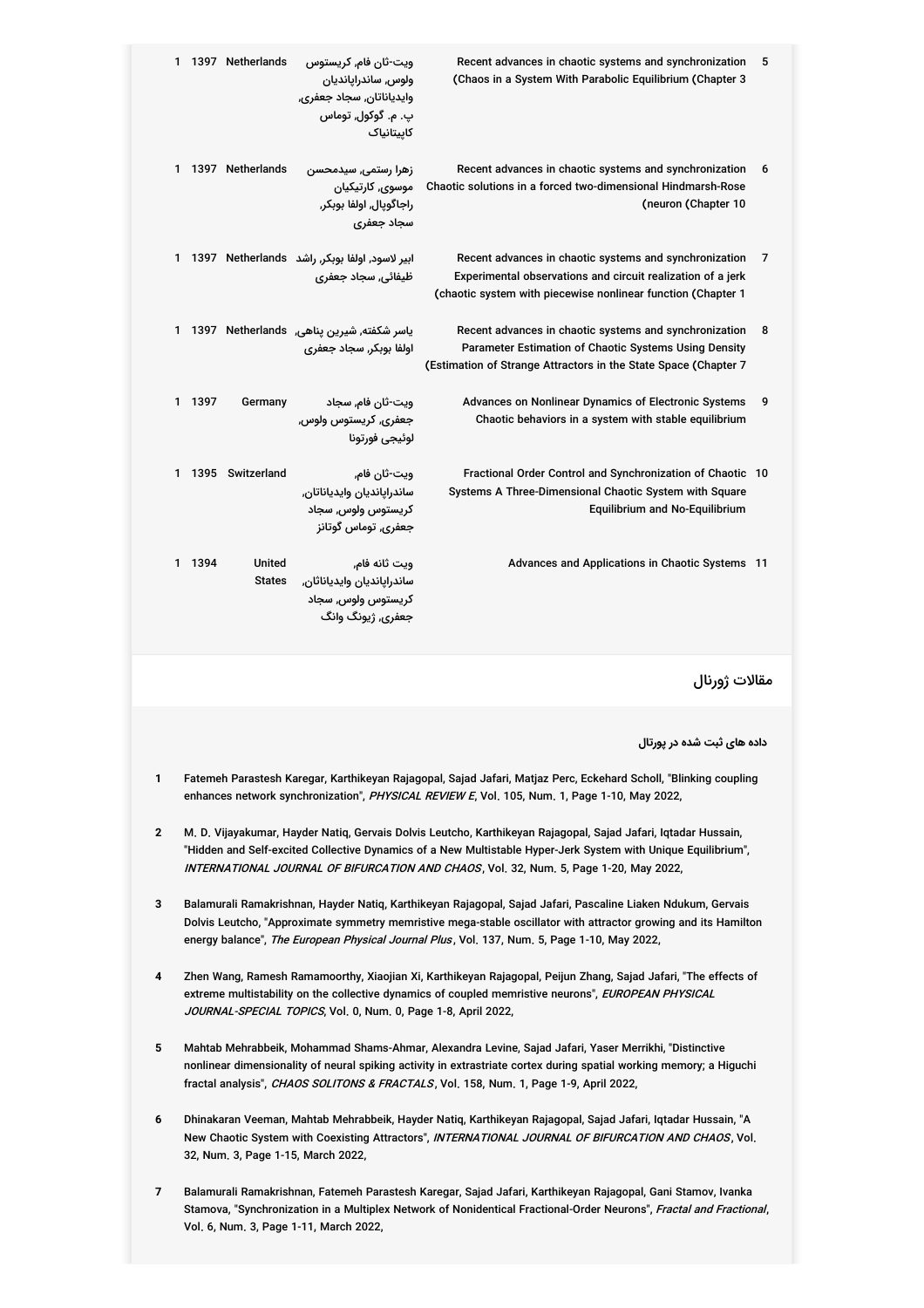- **8** Arthanari Ramesh, Alireza Bahramian, Hayder Natiq, Karthikeyan Rajagopal, Sajad Jafari, Iqtadar Hussain, "A Novel Highly Nonlinear Quadratic System: Impulsive Stabilization, Complexity Analysis, and Circuit Designing", COMPLEXITY, Vol. 2022, Num. 1, Page 1-14, March 2022,
- **9** Balamurali Ramakrishnan, Mahtab Mehrabbeik, Fatemeh Parastesh Karegar, Karthikeyan Rajagopal, Sajad Jafari, "A New Memristive Neuron Map Model and Its Network's Dynamics under Electrochemical Coupling", *Electronics*, Vol. 11, Num. 1, Page 1-11, January 2022,
- **10** Viet-Thanh Pham, Christos Volos, Sajad Jafari, Ahmed A. Abd El-Latif, "Neuromorphic Memristive Computation: Where Memristor-Based Designs Meet Artificial Intelligence Applications", *Frontiers in Physics*, Vol. 9, Num. 1, Page 1-2, January 2022,
- **11** Fatemeh Parastesh Karegar, Mahtab Mehrabbeik, Karthikeyan Rajagopal, Sajad Jafari, Matjaz Perc, "Synchronization in Hindmarsh–Rose neurons subject to higher-order interactions", *CHAOS*, Vol. 32, Num. 1, Page 1-11, January 2022,
- **12** Dhinakaran Veeman, Ahmad Alanezi, Hayder Natiq, Sajad Jafari, Ahmed A. Abd El-Latif, "A Chaotic Quadratic Oscillator with Only Squared Terms: Multistability, Impulsive Control, and Circuit Design", *Symmetry-Basel*, Vol. 14, Num. 2, Page 1-14, January 2022,
- **13** Sarbendu Rakshit, Fatemeh Parastesh Karegar, Sayantan Nag Chowdhury, Sajad Jafari, Jürgen Kurths, Dibakar Ghosh, "Relay interlayer synchronisation: invariance and stability conditions", *NONLINEARITY*, Vol. 35, Num. 1, Page 681-718, December 2021,
- **14** Nafise Naseri, Sivabalan Ambigapathy, Mohadeseh Shafiei Kafraj, Farnaz Ghassemi, Karthikeyan Rajagopal, Sajad Jafari, "Connecting Curves as a Tool to Localize Hidden Attractors in a New Chaotic Hyperjerk System with No Equilibria", *INTERNATIONAL JOURNAL OF BIFURCATION AND CHAOS*, Vol. 31, Num. 15, Page 1-10, December 2021,
- **15** Arthanari Ramesh, Iqtadar Hussain, Hayder Natiq, Mahtab Mehrabbeik, Sajad Jafari, Karthikeyan Rajagopal, "A New System with a Self-Excited Fully-Quadratic Strange Attractor and Its Twin Strange Repeller", *INTERNATIONAL* JOURNAL OF BIFURCATION AND CHAOS, Vol. 31, Num. 16, Page 1-10, December 2021,
- **16** Nazanin Zandi Mehran, Sajad Jafari, Mohammadreza Hashemigolpayegany, Hamidreza Namazi, "The Effect of Noise and Nonlinear Noise Reduction Methods on The Fractal Dimension of Chaotic Time Series", *FRACTALS-*COMPL*EX GEOMETRY PATTERNS AND SCALING IN NATURE AND SOCIETY*, Vol. 29, Num. 8, Page 1-16, November 2021,
- **17** Lianyu Chen, Ibrahim Ismael Hamarash, Sajad Jafari, Karthikeyan Rajagopal, Iqtadar Hussain, "Various bifurcations in the development of stem cells", *EUROPEAN PHYSICAL JOURNAL-SPECIAL TOPICS*, Vol. 0, Num. 0, Page 1-7, November 2021,
- **18** Shirin Panahi, Fahimeh Nazarimehr, Sajad Jafari, Julien C. Sprott, Matja? Perc, Robert Repnik, "Optimal synchronization of circulant and non-circulant oscillators", *APPLIED MATHEMATICS AND COMPUTATION*, Vol. 394, Num. 1, Page 1-8, November 2021,
- **19** Chunyi Dong, Karthikeyan Rajagopal, Shaobo He, Sajad Jafari, Kehui Sun, "Chaotification of Sine-series maps based on the internal perturbation model", Results in Physics, Vol. 31, Num. 1, Page 1-10, November 2021,
- **20** Iqtadar Hussain, Sajad Jafari, Matjaz Perc, Dibakar Ghosh, "Chimera states in a multi-weighted neuronal network", PHYSICS LETTERS <sup>A</sup>, Vol. 424, Num. 1, Page 1-8, November 2021,
- **21** Sajede Aghababaei, Sundarambal Balaraman, Karthikeyan Rajagopal, Fatemeh Parastesh Karegar, Shirin Panahi, Sajad Jafari, "Effects of autapse on the chimera state in a Hindmarsh-Rose neuronal network", *CHAOS SOLITONS & FRACTALS*, Vol. 153, Num. 2, Page 1-14, October 2021,
- **22** Mahtab Mehrabbeik, Fatemeh Parastesh Karegar, Janarthanan Ramadoss, Karthikeyan Rajagopal, Hamidreza Namazi, Sajad Jafari, "Synchronization and chimera states in the network of electrochemically coupled memristive Rulkov neuron maps", *MATHEMATICAL BIOSCIENCES AND ENGINEERING*, Vol. 18, Num. 6, Page 9394-9409, October 2021,
- **23** Nafise Naseri, Sivabalan Ambigapathy, Mohadeseh Shafiei Kafraj, Farnaz Ghassemi, Karthikeyan Rajagopal , Sajad Jafari, "Connecting curves as a tool to localize Hidden attractors in a new chaotic hyper-jerk system with no equilibria", INTERNATIONAL JOURNAL OF BIFURCATION AND CHAOS, Vol. 0, Num. 0, Page 0-0, August 2021,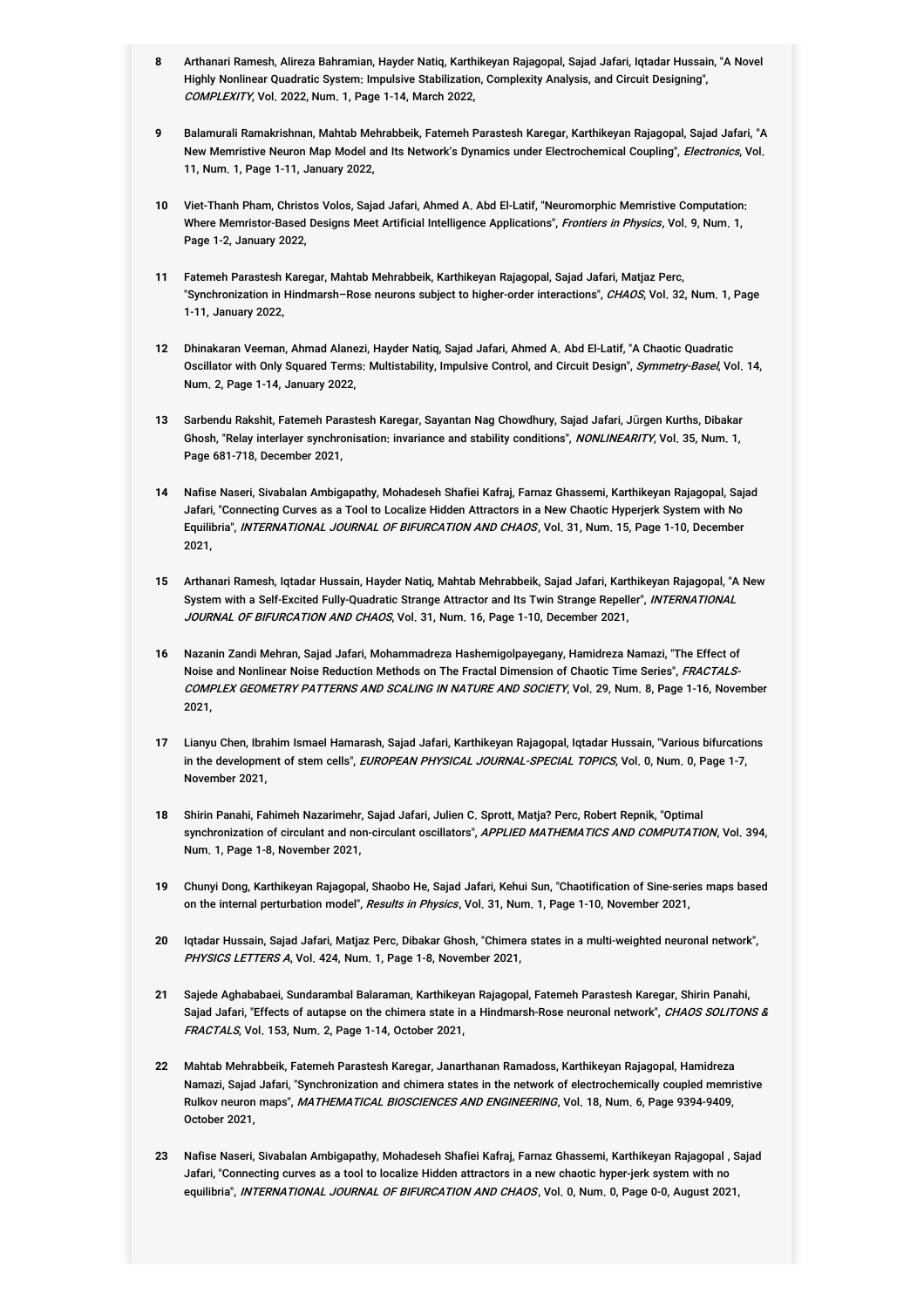- **24** M. D. Vijayakumar, Sajjad Shaukat Jamal, Ahmed M. Ali Ali, Karthikeyan Rajagopal, Sajad Jafari, Iqtadar Hussain, "Proposing and Dynamical Analysis of a Hyperjerk Piecewise Linear Chaotic System with Offset Boostable Variable and Hidden Attractors", COMPLEXITY, Vol. 2021, Num. 1, Page 1-11, August 2021,
- **25** Kui Zhang, M. D. Vijayakumar, Sajjad Shaukat Jamal, Hayder Natiq, Karthikeyan Rajagopal, Sajad Jafari, Iqtadar Hussain, "A Novel Megastable Oscillator with a Strange Structure of Coexisting Attractors: Design, Analysis, and FPGA Implementation", COMPLEXITY, Vol. 2021, Num. 1, Page 1-11, August 2021,
- **26** Karthikeyan Rajagopal, Sajad Jafari, Anitha Karthikeyan, Ashokkumar Srinivasan, "Effect of magnetic induction on the synchronizability of coupled neuron network", CHAOS, Vol. 31, Num. 8, Page 1-10, August 2021,
- **27** Karthikeyan Rajagopal, Sajad Jafari, Irene Moroz, Anitha Karthikeyan, Ashokkumar Srinivasan, "Noise induced suppression of spiral waves in a hybrid FitzHugh–Nagumo neuron with discontinuous resetting", *CHAOS*, Vol. 31, Num. 7, Page 1-10, July 2021,
- **28** Atiyeh Bayani, Sajad Jafari, Hamed Azarnoush, "Explosive synchronization: From synthetic to real-world networks", CHINESE PHYSICS <sup>B</sup>, Vol. 31, Num. 2, Page 1-20, July 2021,
- **29** Sheida Ansari Nasab, Shirin Panahi, Farnaz Ghassemi, Sajad Jafari, Karthikeyan Rajagopal, Dibakar Ghosh, Matjaz Perc, "Functional neuronal networks reveal emotional processing differences in children with ADHD", *COGNITIVE NEURODYNAMICS*, Vol. 0, Num. 0, Page 0-0, July 2021,
- **30** Sedigheh Dehghani, Fahimeh Nazarimehr, Sajad Jafari, "How can cultural conditions affect society's decisions?", PHYSICA A-STATISTICAL MECHANICS AND ITS APPLICATIONS, Vol. 582, Num. 1, Page 1-11, July 2021,
- **31** Ramesh Ramamoorthy, Sajjad Shaukat Jamal, Iqtadar Hussain, Mahtab Mehrabbeik, Sajad Jafari, Karthikeyan Rajagopal, "A New Circumscribed Self-Excited Spherical Strange Attractor", *COMPLEXITY*, Vol. 2021, Num. 1, Page 1-8, June 2021,
- **32** Alireza Bahramian, Sajjad Shaukat Jamal, Fatemeh Parastesh Karegar, Karthikeyan Rajagopal, Sajad Jafari, "Collective behavior of cortico-thalamic circuits: Logic gates as the thalamus and a dynamical neuronal network as the cortex", CHINESE PHYSICS <sup>B</sup>, Vol. 31, Num. 2, Page 1-21, June 2021,
- **33** Janarthanan Ramadoss, Sajede Aghababaei, Fatemeh Parastesh Karegar, Karthikeyan Rajagopal, Sajad Jafari, lqtadar Hussain, "Chimera State in the Network of Fractional-Order FitzHugh–Nagumo Neurons", *COMPLEXITY*, Vol. 2021, Num. 1, Page 1-9, June 2021,
- **34** Iqtadar Hussain, Dibakar Ghosh, Sajad Jafari, "Chimera States In A Thermosensitive Fitzhugh-Nagumo Neuronal Network", APPLIED MATHEMATICS AND COMPUTATION, Vol. 410, Num. 1, Page 1-10, June 2021,
- **35** Karthikeyan Rajagopal, Sajad Jafari, Chunbiao Li, Anitha Karthikeyan, Prakash Duraisamy, "Suppressing Spiral Waves In A Lattice Array Of Coupled Neurons Using Delayed Asymmetric Synapse Coupling", *CHAOS SOLITONS & FRACTALS*, Vol. 146, Num. 1, Page 1-10, May 2021,
- **36** Karthikeyan Rajagopal, Shirin Panahi, Mo Chen, Sajad Jafari, Bocheng Bao, "Suppressing Spiral Wave Turbulence In A Simple Fractional-Order Discrete Neuron Map Using Impulse Triggering", *FRACTALS-COMPLEX GEOMETRY PATTERNS AND SCALING IN NATURE AND SOCIETY*, Vol. 29, Num. 8, Page 1-10, May 2021,
- **37** Mahtab Mehrabbeik, Ramesh Ramamoorthy, Karthikeyan Rajagopal, Fahimeh Nazarimehr, Sajad Jafari, Iqtadar Hussain, "Critical slowing down indicators in synchronous period-doubling for salamander flicker vision", EUROPEAN PHYSICAL JOURNAL-SPECIAL TOPICS, Vol. 230, Num. 0, Page 3291-3298, May 2021,
- **38** Fatemeh Parastesh Karegar, Zainab Aram, Hamidreza Namazi, Julien Clinton Sprott, Sajad Jafari, "A simple chaotic model for development of HIV virus", Scientia Iranica, Vol. 28, Num. 3, Page 1643-1652, April 2021,
- **39** Chunbiao Li, Yuxuan Peng, Ze Tao, Julien Clinton Sprott, Sajad Jafari, "Coexisting Infinite Equilibria And Chaos", INTERNATIONAL JOURNAL OF BIFURCATION AND CHAOS, Vol. 31, Num. 5, Page 1-17, April 2021,
- **40** Zhen Wang, Abdul Jalil M. Khalaf, Sajad Jafari, Shirin Panahi, Chunbiao Li, Iqtadar Hussain, "A New Memristive Chaotic System With A Plane And Two Lines Of Equilibria", *INTERNATIONAL JOURNAL OF BIFURCATION AND CHAOS*, Vol. 31, Num. 5, Page 1-13, April 2021,
- **41** Dhinakaran Veeman, Hayder Natiq, Nadia M. G. Al-Saidi, Karthikeyan Rajagopal, Sajad Jafari, Iqtadar Hussain, "A New Megastable Chaotic Oscillator With Blinking Oscillation Terms", *COMPLEXITY*, Vol. 2021, Num. 1, Page 1-12, April 2021,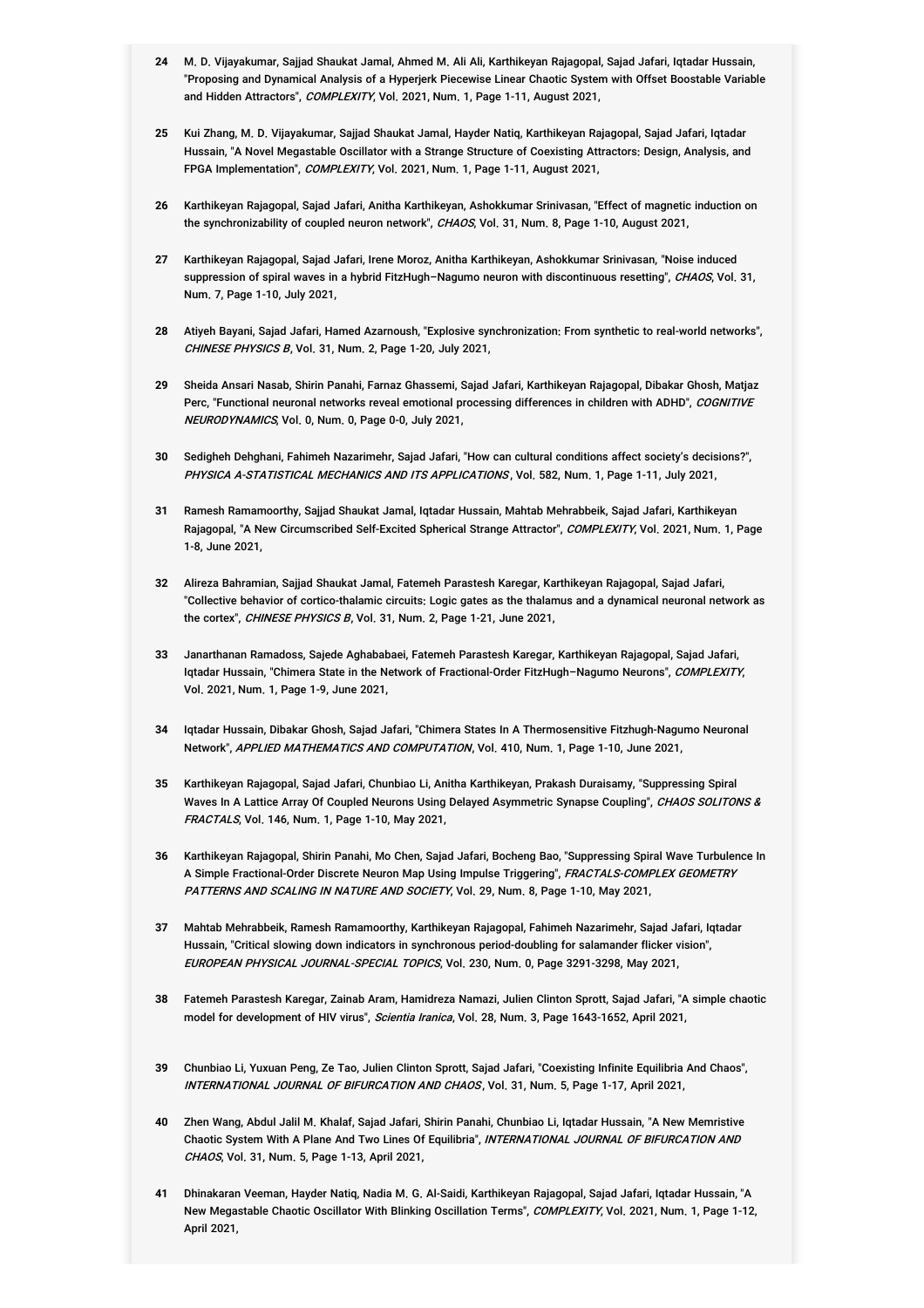- **42** Jerzy Wojewoda, Karthikeyan Rajagopal, Viet-Thanh Pham, Fatemeh Parastesh Karegar, Tomasz Kapitaniak, Sajad Jafari, "Chimera state in a network of nonlocally coupled impact oscillators", *JOURNAL OF ZHEJIANG UNIVERSITY-SCIENCE A*, Vol. 22, Num. 3, Page 235-244, March 2021,
- **43** Karthikeyan Rajagopal, Iqtadar Hussain, Zahra Rostami, Chunbiao Li, Viet-Thanh Pham, Sajad Jafari, "Magnetic Induction Can Control The Effect Of External Electrical Stimuli On The Spiral Wave", *APPLIED MATHEMATICS AND COMPUTATION*, Vol. 390, Num. 1, Page 1-15, February 2021,
- **44** Ali Jafari, Iqtadar Hussain, Fahimeh Nazarimehr, Mohammadreza Hashemigolpayegany, Sajad Jafari, "A simple guide to plot a proper bifurcation diagram", *INTERNATIONAL JOURNAL OF BIFURCATION AND CHAOS*, Vol. 31, Num. 1, Page 1-11, January 2021,
- **45** Chunbiao Li, Zhenyu Gu, Zuohua Liu, Sajad Jafari, Tomasz Kapitaniak, "Constructing Chaotic Repellors", CHAOS SOLITONS & FRACTALS, Vol. 142, Num. 1, Page 1-8, January 2021,
- **46** Zahra Faghani, Sajad Jafari, Chao-Yang Chen, Fahimeh Nazarimehr, "Investigating bifurcation points of neural networks: application to the epileptic seizure", *EUROPEAN PHYSICAL JOURNAL B*, Vol. 93, Num. 1, Page 1-18, December 2020,
- 47 Fahimeh Nazarimehr, Sajad Jafari, Matja?Z Perc, Julien C. Sprott, "Critical slowing down indicators", *EPL*, Vol. 132, Num. 1, Page 1-7, December 2020,
- **48** Mahdieh Ghasemi, Mojtaba Zarei, Ali Foroutannia, Sajad Jafari, "Study Of Functional Connectivity Of Central Motor System In Parkinsons Disease Using Copula Theory", *BIOMEDICAL SIGNAL PROCESSING AND CONTROL* , Vol. 65, Num. 1, Page 1-10, December 2020,
- **49** Sifeu Takougang Kingni, André Cheukem, Peguy Roussel Nwagoum Tuwa, André Chéagé Chamgoué, Viet-Thanh Pham, Sajad Jafari, "Synchronous Reluctance Motor With Load Vibration Perturbation: Analysis, Electronic Implementation And Adaptive Backstepping Sliding Mode Control", *IRANIAN JOURNAL OF SCIENCE AND* TECHNOLOGY-TRANSACTIONS OF ELECTRICAL ENGINEERING, Vol. 45, Num. 2, Page 645-654, November 2020,
- **50** Yunzhu Shen, Yongxiang Zhang, Sajad Jafari, "Coexistence Of Strange Nonchaotic Attractors In A Quasiperiodically Forced Dynamical Map", *INTERNATIONAL JOURNAL OF BIFURCATION AND CHAOS*, Vol. 30, Num. 13, Page 1-20, October 2020,
- **51** Biqun Chen, Karthikeyan Rajagopal, Fatemeh Parastesh Karegar, Hamed Azarnoush, Sajad Jafari, Iqtadar Hussain, "Observation of chimera patterns in a network of coupled chaotic finance systems", *COMMUNICATIONS IN* THEORETICAL PHYSICS, Vol. 72, Num. 10, Page 1-10, October 2020,
- **52** Gervais Dolvis Leutcho, Theophile Fonzin Fozin, Alexis Ngoumkam Negou, Zeric Njitacke Tabekoueng, Viet-Thanh Pham, Jacques Kengne, Sajad Jafari, "A Novel Megastable Hamiltonian System With Infinite Hyperbolic And Nonhyperbolic Equilibria", COMPLEXITY, Vol. 2020, Num. 1, Page 1-12, September 2020,
- **53** Nazanin Zandi Mehran, Sajad Jafari, Mohammadreza Hashemigolpayegany, "Signal Separation In An Aggregation Of Chaotic Signals", CHAOS SOLITONS & FRACTALS, Vol. 138, Num. 1, Page 1-8, September 2020,
- **54** Zhen Wang, Hamid Reza Abdolmohammadi, Mingshu Chen, Agnieszka Chudzik, Sajad Jafari, Iqtadar Hussain, "A New Megastable Chaotic Oscillator With Singularity", *EUROPEAN PHYSICAL JOURNAL-SPECIAL TOPICS*, Vol. 229, Num. 12, Page 2341-2348, September 2020,
- **55** Zhen Wang, Shirin Panahi, Abdul Jalil M. Khalaf, Sajad Jafari, Iqtadar Hussain, "Synchronization of chaotic jerk systems", INTERNATIONAL JOURNAL OF MODERN PHYSICS B, Vol. 34, Num. 20, Page 1-9, August 2020,
- **56** Mohadeseh Shafiei Kafraj, Fatemeh Parastesh Karegar, Sajad Jafari, "Firing patterns of an improved Izhikevich neuron model under the effect of electromagnetic induction and noise", *CHAOS SOLITONS & FRACTALS*, Vol. 137, Num. 0, Page 0-0, August 2020,
- **57** Jay Prakash Singh, Sajad Jafari, Abdul Jalil M. Khalaf, Viet-Thanh Pham, Binoy Krishna Roy, "A Modified Chaotic Oscillator With Megastability And Variable Boosting And Its Synchronisation Using Contraction Theory-Based Control Which Is Better Than Backstepping And Nonlinear Active Control", *PRAMANA-JOURNAL OF PHYSICS*, Vol. 94, Num. 1, Page 1-14, August 2020,
- **58** Gervais Dolvis Leutcho, Jacques Kengne, Alexis Ngoumkam Negou, Theophile Fonzin Fozin, Viet-Thanh Pham, Sajad Jafari, "A Modified Simple Chaotic Hyperjerk Circuit: Coexisting Bubbles Of Bifurcation And Mixed-Mode Bursting Oscillations", *ZEITSCHRIFT FUR NATURFORSCHUNG SECTION A-A JOURNAL OF PHYSICAL SCIENCES* , Vol. 75, Num. 7, Page 593-607, July 2020,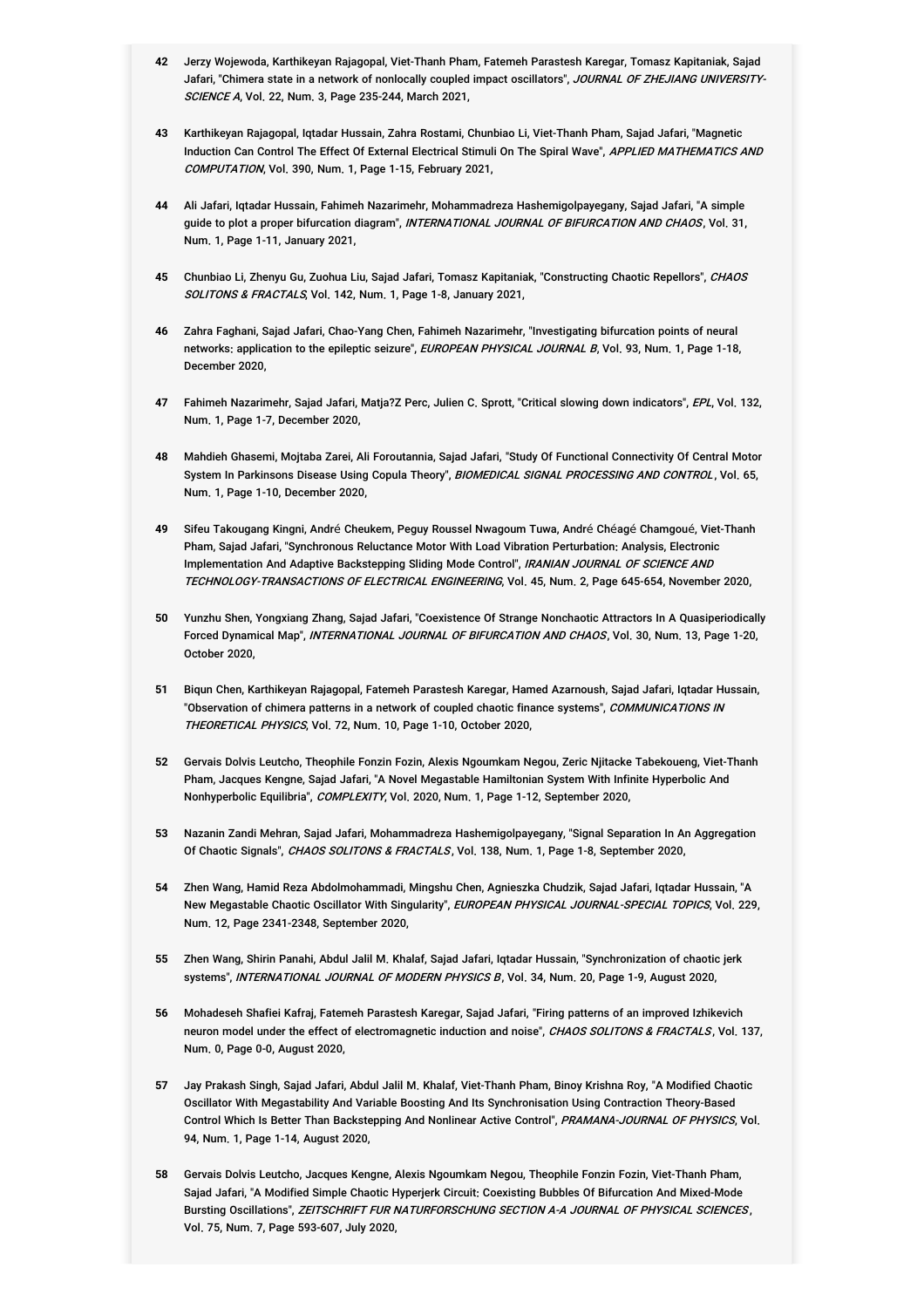- **59** Karthikeyan Rajagopal, Anitha Karthikeyan, Sajad Jafari, Fatemeh Parastesh Karegar, Christos Volos, Iqtadar Hussain, "Wave propagation and spiral wave formation in a Hindmarsh–Rose neuron model with fractional-order threshold memristor synaps", *INTERNATIONAL JOURNAL OF MODERN PHYSICS B* , Vol. 34, Num. 17, Page 1-14, July 2020,
- **60** Bo Yan, Shirin Panahi, Shaobo He, Sajad Jafari, "Further dynamical analysis of modified Fitzhugh–Nagumo model under the electric field", NONLINEAR DYNAMICS, Vol. 101, Num. 1, Page 521-529, July 2020,
- **61** Jacques Kengne, Hamid Reza Abdolmohammadi, Vitrice Ruben Folifack Signing, Sajad Jafari, Guillaume Honoré Kom, "Chaos And Coexisting Bifurcations In A Novel 3D Autonomous System With A Non-Hyperbolic Fixed Point: Theoretical Analysis And Electronic Circuit Implementation", *BRAZILIAN JOURNAL OF PHYSICS*, Vol. 50, Num. 1, Page 442-453, June 2020,
- **62** Karthikeyan Rajagopal, Viet-Thanh Pham, Serdar Cicek, Sajad Jafari, Anitha Karthikeyan, Sundaram Arun, "A Chaotic Jerk System With Different Types Of Equilibria And Its Application In Communication System", *TEHNICKI* VJESNIK-TECHNICAL GAZETTE, Vol. 27, Num. 3, Page 681-686, June 2020,
- **63** Haikong Lu, Jiri Petrzela, Tomas Gotthans, Karthikeyan Rajagopal, Sajad Jafari, Iqtadar Hussain, "Fracmemristor Chaotic Oscillator With Multistable And Antimonotonicity Properties", *Journal of Advanced Research*, Vol. 25, Num. 1, Page 137-145, June 2020,
- **64** Zahra Faghani, Zhen Wang, Fatemeh Parastesh Karegar, Sajad Jafari, Matjaz Perc, "Is There a Relation Between Synchronization Stability and Bifurcation Type?", *INTERNATIONAL JOURNAL OF BIFURCATION AND CHAOS*, Vol. 30, Num. 8, Page 1-8, June 2020,
- **65** Karthikeyan Rajagopal, Navid Hasanzadeh, Fatemeh Parastesh Karegar, Ibrahim Ismael Hamarash, Sajad Jafari, lqtadar Hussain, "A fractional-order model for the novel coronavirus (COVID-19) outbreak", *NONLINEAR DYNAMICS*, Vol. 101, Num. 1, Page 711-718, June 2020,
- **66** Fahimeh Nazarimehr, Shirin Panahi, Mahdi Jalili, Matja? Perc, Sajad Jafari, Brigita Fercec, "Multivariable coupling and synchronization in complex networks", *APPLIED MATHEMATICS AND COMPUTATION*, Vol. 372, Num. 1, Page 1-9, May 2020,
- **67** Gervais Dolvis Leutcho, Sajad Jafari, Ibrahim Ismael Hamarash, Jacques Kengne, Zeric Njitacke Tabekoueng, Iqtadar Hussain, "A New Megastable Nonlinear Oscillator With Infinite Attractors", *CHAOS SOLITONS & FRACTALS*, Vol. 134, Num. 1, Page 1-7, May 2020,
- **68** Ali Foroutannia, Mahdieh Ghasemi, Fatemeh Parastesh Karegar, Sajad Jafari, Matja? Perc, "Complete dynamical analysis of a neocortical network model", NONLINEAR DYNAMICS, Vol. 100, Num. 0, Page 2699-2714, May 2020,
- **69** Yanling Wang, Tengfei Lei, Xin Zhang, Chunbiao Li, Sajad Jafari, "Hyperchaotic Oscillation In The Deformed Rikitake Two-Disc Dynamo System Induced By Memory Effect", *COMPLEXITY*, Vol. 2020, Num. 1, Page 1-10, May 2020,
- **70** Gervais Dolvis Leutcho, Jacques Kengne, Theophile Fonzin Fozin, Kaluvarayan Srinivasan, Zeric Njitacke Tabekoueng, Sajad Jafari, Monica Borda, "Multistability Control Of Space Magnetization In Hyperjerk Oscillator: A Case Study", JOURNAL OF COMPUTATIONAL AND NONLINEAR DYNAMICS, Vol. 15, Num. 5, Page 1-10, May 2020,
- **71** Abdul-Basset A Al-Hussein, Fadhil Rahma Tahir, Sajad Jafari, "Hopf Bifurcation And Chaos In Time-Delay Model Of Glucose-Insulin Regulatory System", CHAOS SOLITONS & FRACTALS, Vol. 137, Num. 1, Page 1-8, May 2020,
- **72** Fatemeh Parastesh Karegar, Hamed Azarnoush, Sajad Jafari, Matja? Perc, "Detecting chimeras by eigenvalue decomposition of the bivariate local order parameter", EPL, Vol. 130, Num. 2, Page 1-7, May 2020,
- **73** Gervais Dolvis Leutcho, Jacques Kengne, Leandre Kamdjeu Kengne, Akif Akgul, Viet-Thanh Pham, Sajad Jafari, "A Novel Chaotic Hyperjerk Circuit With Bubbles Of Bifurcation: Mixed-Mode Bursting Oscillations, Multistability, And Circuit Realization", PHYSICA SCRIPTA, Vol. 95, Num. 7, Page 1-18, May 2020,
- **74** Viet-Thanh Pham, Dalia Sami Ali, Nadia M. G. Al-Saidi, Karthikeyan Rajagopal, Fawaz E. Alsaadi, Sajad Jafari, "A Novel Mega-Stable Chaotic Circuit", RADIOENGINEERING, Vol. 29, Num. 1, Page 140-146, April 2020,
- **75** Hongyan Zang, Zhenyu Gu, Tengfei Lei, Chunbiao Li, Sajad Jafari, "Coexisting Chaotic Attractors In A Memristive System And Their Amplitude Control", PRAMANA-JOURNAL OF PHYSICS, Vol. 94, Num. 1, Page 1-9, April 2020,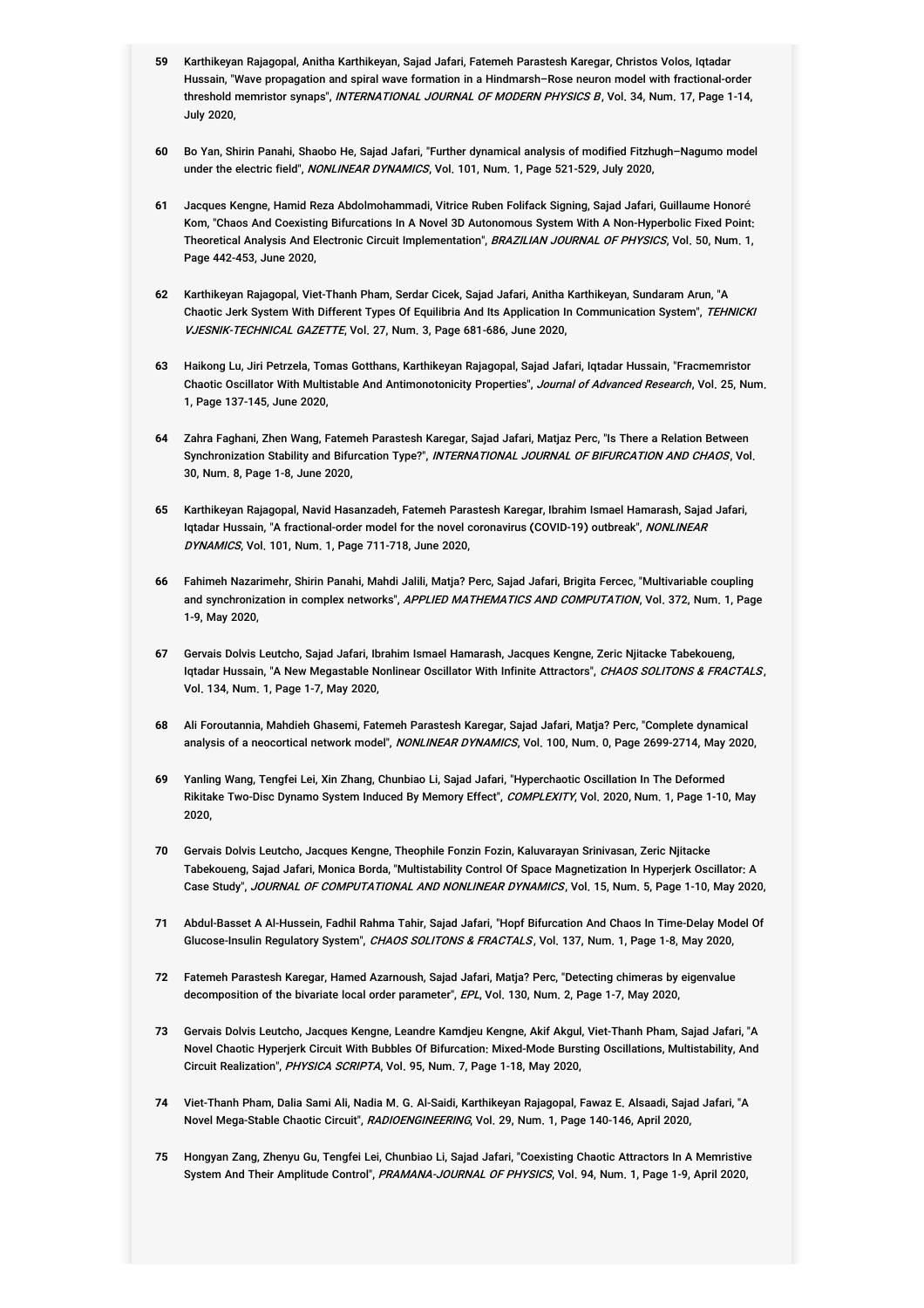- **76** Xiaojian Xi, Shirin Panahi, Viet-Thanh Pham, Zhen Wang, Sajad Jafari, Iqtadar Hussain, "Optimum topology and coupling strength for synchronization", *APPLIED MATHEMATICS AND COMPUTATION*, Vol. 379, Num. 1, Page 1-8, April 2020,
- **77** Zhen Wang, Sara Barooni, Fatemeh Parastesh Karegar, Sajad Jafari, Dibakar Ghosh, Matja? Perc, Iqtadar Hussain, "Chimeras in an adaptive neuronal network with burst-timing-dependent plasticity", *NEUROCOMPUTING*, Vol. 406, Num. 0, Page 117-126, April 2020,
- **78** Lianyu Chen, Fahimeh Nazarimehr, Sajad Jafari, Esteban Tlelo-Cuautle, Iqtadar Hussain, "Investigation of early warning indexes in a three-dimensional chaotic system with zero eigenvalues", *ENTROPY*, Vol. 22, Num. 3, Page 1-8, March 2020,
- **79** Viet-Thanh Pham, Sundarapandian Vaidyanathan, Christos Volos, Sajad Jafari, Tomasz Kapitaniak, "A New Multi-Stable Chaotic Hyperjerk System, Its Special Features, Circuit Realization, Control And Synchronization", *Archives* of Control Sciences, Vol. 30, Num. 1, Page 23-45, March 2020,
- 80 Sajad Jafari, Tomasz Kapitaniak, "Special Chaotic Systems", *EUROPEAN PHYSICAL JOURNAL-SPECIAL TOPICS*, Vol. 229, Num. 6, Page 877-886, March 2020,
- **81** Gervais Dolvis Leutcho, Abdul Jalil M. Khalaf, Zeric Njitacke Tabekoueng, Theophile Fonzin Fozin, Jacques Kengne, Sajad Jafari, Iqtadar Hussain, "A New Oscillator With Mega-Stability And Its Hamilton Energy: Infinite Coexisting Hidden And Self-Excited Attractors", CHAOS, Vol. 30, Num. 3, Page 1-9, March 2020,
- **82** Shirin Panahi, Sajad Jafari, "A fast technique for calculating master stability function", INTERNATIONAL JOURNAL *OF MODERN PHYSICS B*, Vol. 34, Num. 5, Page 1-12, February 2020,
- **83** Mohadeseh Shafiei Kafraj, Sajad Jafari, Fatemeh Parastesh Karegar, Mahmut Ozer, Tomasz Kapitaniak, Matja? Perc, "Time delayed chemical synapses and synchronization in multilayer neuronal networks with ephaptic interlayer coupling", *COMMUNICATIONS IN NONLINEAR SCIENCE AND NUMERICAL SIMULATION*, Vol. 84, Num. 1, Page 1-14, January 2020,
- **84** Alireza Bahramian, Ali Nouri, Farzad Towhidkhah, Hamed Azarnoush, Sajad Jafari, "Introducing a nonlinear coupling for central pattern generator: Improvement on robustness by expanding basin of attraction and performance by decreasing the transient time", JOURNAL OF VIBRATION AND CONTROL, Vol. 0, Num. 0, Page 1-10, January 2020,
- **85** Karthikeyan Rajagopal, Hadi Jahanshahi, Sajad Jafari, Riessom Weldegiorgis, Anitha Karthikeyan, Prakash Duraisamy, "Coexisting Attractors In A Fractional Order Hydro Turbine Governing System And Fuzzy PID Based Chaos Control", ASIAN JOURNAL OF CONTROL, Vol. 23, Num. 2, Page 894-907, January 2020,
- **86** Nazanin Zandi Mehran, Shirin Panahi, Zahra Sadat Hosseini, Mohammadreza Hashemigolpayegany, Sajad Jafari, "One dimensional map-based neuron model: a phase space interpretation", *CHAOS SOLITONS & FRACTALS*, Vol. 132, Num. 109558, Page 1-14, December 2019,
- **87** Shirin Panahi, Zahra Rostami, Karthikeyan Rajagopal, Hamidreza Namazi, Sajad Jafari, "Complete dynamical analysis of myocardial cell exposed to magnetic flux", *CHINESE JOURNAL OF PHYSICS*, Vol. 64, Num. 1, Page 363-373, December 2019,
- **88** Tianai Lu, Chunbiao Li, Sajad Jafari, Fuhong Min, "Controlling Coexisting Attractors Of Conditional Symmetry", INTERNATIONAL JOURNAL OF BIFURCATION AND CHAOS, Vol. 29, Num. 14, Page 1-16, December 2019,
- **89** Zhen Wang, Zahra Rostami, Sajad Jafari, Fawaz E. Alsaadi, Mitja Slavinec, Matjaz Perc, "Suppression Of Spiral Wave Turbulence By Means Of Periodic Plane Waves In Two-Layer Excitable Media", *CHAOS SOLITONS & FRACTALS*, Vol. 128, Num. 1, Page 229-233, November 2019,
- **90** Nastaran Navidmoghaddam, Fahimeh Nazarimehr, Sajad Jafari, Julien C. Sprott, "Studying the performance of critical slowing down indicators in a biological system with a period-doubling route to chaos", *PHYSICA A-*STATISTICAL MECHANICS AND ITS APPLICATIONS, Vol. 544, Num. 1, Page 1-9, November 2019,
- **91** Jalal Khouhak, Zahra Faghani, Jakob Lund Laugesen, Sajad Jafari, "The Emergence Of Chimera States In A Network Of Nephrons", CHINESE JOURNAL OF PHYSICS, Vol. 63, Num. 1, Page 402-409, November 2019,
- **92** Shirin Panahi, Sajad Jafari, "Synchronization in a network of chaotic memristive jerk oscillators", EUROPEAN *PHYSICAL JOURNAL-SPECIAL TOPICS*, Vol. 228, Num. 10, Page 2147-2155, October 2019,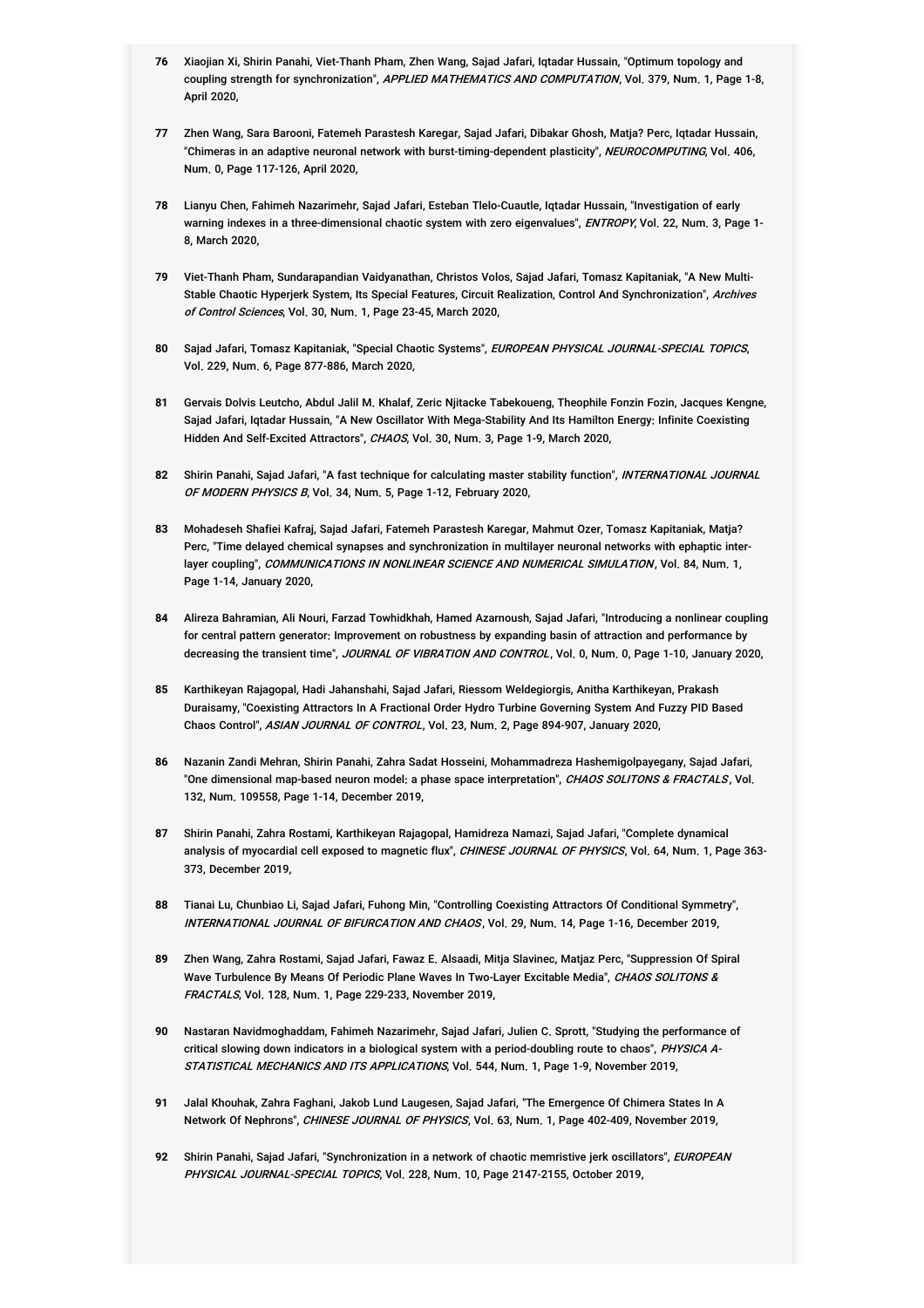- **93** Fatemeh Parastesh Karegar, Sajad Jafari, Hamed Azarnoush, "Traveling patterns in a network of memristor-based oscillators with extreme multistability", *EUROPEAN PHYSICAL JOURNAL-SPECIAL TOPICS*, Vol. 228, Num. 1, Page 2123-2131, October 2019,
- **94** Fatemeh Parastesh Karegar, Sajad Jafari, Hamed Azarnoush, Boshra Hatef, Hamidreza Namazi, Dawid Dudkowski, "Chimera in a network of memristor-based Hopfield neural network", EUROPEAN PHYSICAL JOURNAL-SPECIAL TOPICS, Vol. 228, Num. 10, Page 2023-2033, October 2019,
- **95** Fatemeh Parastesh Karegar, Chao-Yang Chen, Hamed Azarnoush, Sajad Jafari, Boshra Hatef, "Synchronization patterns in a blinking multilayer neuronal network", *EUROPEAN PHYSICAL JOURNAL-SPECIAL TOPICS*, Vol. 228, Num. 11, Page 2465-2474, October 2019,
- **96** Leyla Khaleghi, Shirin Panahi, Sayantan Nag Chowdhury, Sergey Bogomolov, Dibakar Ghosh, Sajad Jafari, "Chimera states in a ring of map-based neurons", *PHYSICA A-STATISTICAL MECHANICS AND ITS APPLICATIONS* , Vol. 536, Num. 0, Page 1-9, September 2019,
- **97** Jalal Khouhak, Zahra Faghani, Sajad Jafari, "Wave Propagation In A Network Of Interacting Nephrons", PHYSICA A-*STATISTICAL MECHANICS AND ITS APPLICATIONS*, Vol. 530, Num. 1, Page 1-9, September 2019,
- **98** Karthikeyan Rajagopal, Sifeu Takougang Kingni, Guillaume Honoré Kom, Viet-Thanh Pham, Anitha Karthikeyan, Sajad Jafari, "Self-Excited And Hidden Attractors In A Simple Chaotic Jerk System And In Its Time-Delayed Form: Analysis, Electronic Implementation, And Synchronization", *JOURNAL OF THE KOREAN PHYSICAL SOCIETY*, Vol. 77, Num. 2, Page 145-152, August 2019,
- **99** Zahra Faghani, Fahimeh Nazarimehr, Sajad Jafari, Julien C. Sprott, "Simple chaotic systems with specific analytical solutions", INTERNATIONAL JOURNAL OF BIFURCATION AND CHAOS, Vol. 29, Num. 9, Page 1-11, August 2019,
- **100** Yasser Shekofteh, Sajad Jafari, Karthikeyan Rajagopal, "Cost Function based on Hidden Markov Models for Parameter Estimation of Chaotic Systems", SOFT COMPUTING, Vol. 23, Num. 13, Page 4765-4776, July 2019,
- **101** Alireza Bahramian, Ali Nouri, Golnaz Baghdadi, Shahriar Gharibzadeh, Farzad Towhidkhah, Sajad Jafari, "Introducing a chaotic map with a wide range of long-term memory as a model of patch-clamped ion channels current time series", CHAOS SOLITONS & FRACTALS, Vol. 126, Num. 1, Page 361-368, July 2019,
- **102** Sarbendu Rakshit, Zahra Faghani, Fatemeh Parastesh Karegar, Shirin Panahi, Sajad Jafari, Dibakar Ghosh, Matjaz Perc, "Transitions from chimeras to coherence: An analytical approach by means of the coherent stability function", PHYSICAL REVIEW E, Vol. 100, Num. 0, Page 1-12, July 2019,
- **103** Hamidreza Namazi, Sajad Jafari, "Decoding Of Simple Hand Movements By Fractal Analysis Of Electromyography (EMG) Signal", *FRACTALS-COMPLEX GEOMETRY PATTERNS AND SCALING IN NATURE AND SOCIETY* , Vol. 27, Num. 4, Page 1-9, May 2019,
- **104** Soodeh Mostaghimi, Fahimeh Nazarimehr, Sajad Jafari, Jun Ma, "Chemical and electrical synapse-modulated dynamical properties of coupled neurons under magnetic flow", *APPLIED MATHEMATICS AND COMPUTATION*, Vol. 384, Num. 1, Page 42-56, May 2019,
- **105** Hedieh Ali Pour, Hamidreza Namazi, Hamed Azarnoush, Sajad Jafari, "Complexity-Based Analysis Of The Relation Between Moving Visual Stimuli And Human Eye Movement", *FRACTALS-COMPLEX GEOMETRY PATTERNS AND SCALING IN NATURE AND SOCIETY*, Vol. 27, Num. 3, Page 1-17, May 2019,
- **106** Karthikeyan Rajagopal, Fatemeh Parastesh Karegar, Hamed Azarnoush, Boshra Hatef, Sajad Jafari, Vesna Berec, "Spiral waves in externally excited neuronal network: Solvable model with a monotonically differentiable magnetic flux", CHAOS, Vol. 29, Num. 4, Page 1-23, April 2019,
- **107** Hedieh Ali Pour, Hamidreza Namazi, Hamed Azarnoush, Sajad Jafari, "Fractal-Based Analysis Of The Influence Of Color Tonality On Human Eye Movements", *FRACTALS-COMPLEX GEOMETRY PATTERNS AND SCALING IN NATURE AND SOCIETY*, Vol. 27, Num. 3, Page 1-8, April 2019,
- **108** Zahra Shahriari, Fatemeh Parastesh Karegar, Mahdi Jalili, Vesna Berec, Jun Ma, Sajad Jafari, "The role of coupling factors on the emergence of synchronization and chimera patterns in network of non-locally coupled pancreatic beta-cells", EPL, Vol. 125, Num. 6, Page 1-6, April 2019,
- **109** Hamidreza Namazi, Sajad Jafari, "Estimating Of Brain Development In Newborns By Fractal Analysis Of Sleep Electroencephalographic (EEG) Signal", *FRACTALS-COMPLEX GEOMETRY PATTERNS AND SCALING IN NATURE AND SOCIETY*, Vol. 27, Num. 3, Page 1-16, April 2019,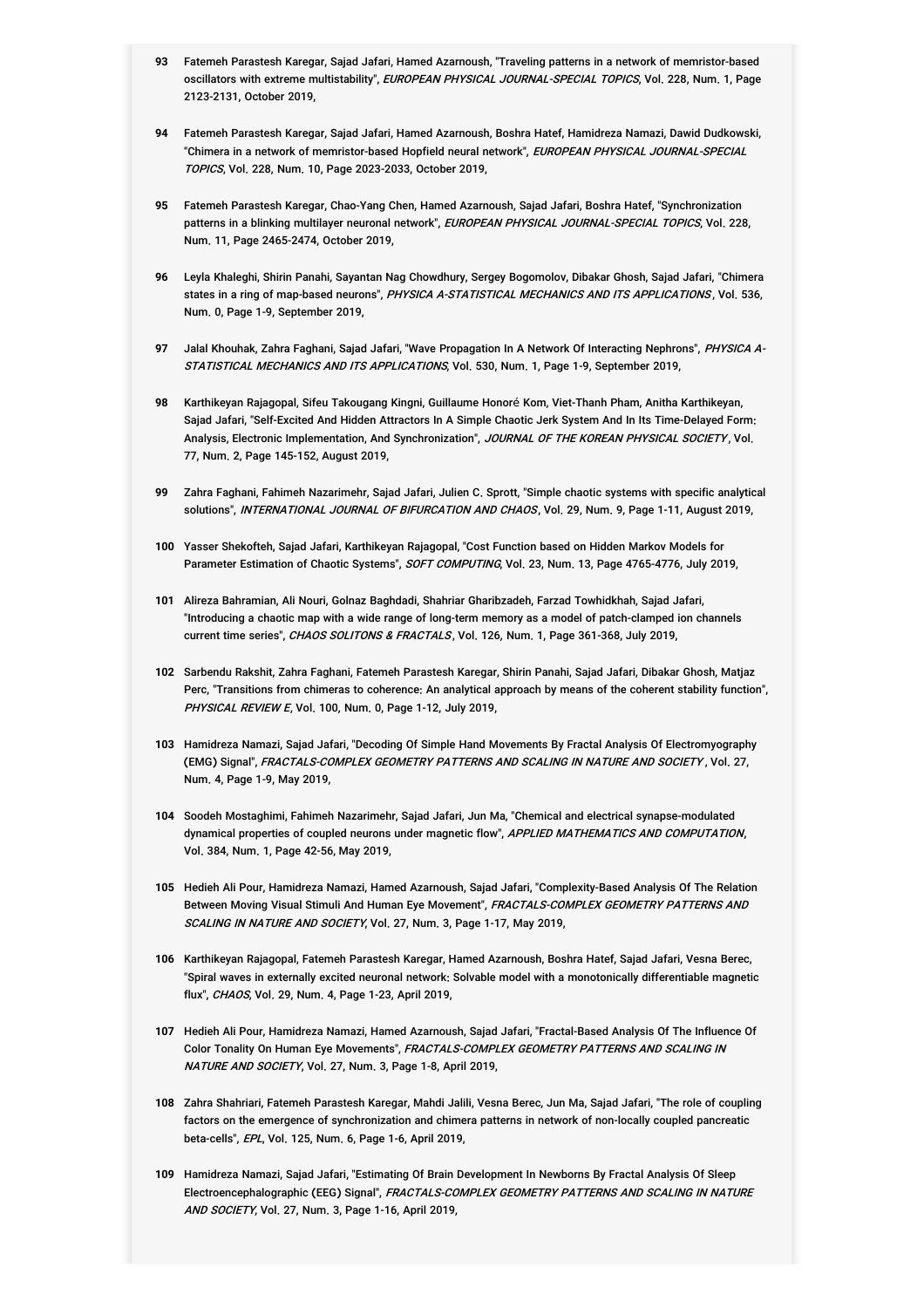- **110** Karthikeyan Rajagopal, Sajad Jafari, Viet-Thanh Pham, Zhouchao Wei, Durairaj Premraj, Kathamuthu Thamilmaran, Anitha Karthikeyan, "Antimonotonicity, Bifurcation And Multistability In The Vallis Model For El Ni?o", INTERNATIONAL JOURNAL OF BIFURCATION AND CHAOS, Vol. 29, Num. 3, Page 1-15, March 2019,
- **111** Hamidreza Namazi, Sajad Jafari, "Decoding Of Wrist Movements'Direction By Fractal Analysis Of Magnetoencephalography (Meg) Signal", *FRACTALS-COMPLEX GEOMETRY PATTERNS AND SCALING IN NATURE AND SOCIETY*, Vol. 27, Num. 2, Page 1-13, March 2019,
- **112** Fatemeh Parastesh Karegar, Sajad Jafari, Hamed Azarnoush, "Spiral Waves Formation in a Network of Neuron Model with Monotonically Differentiable Magnetic Flux", *Iranian Journal of Biomedical Engineering* , Vol. 13, Num. 1, Page 85-93, March 2019,
- **113** Hedieh Ali Pour, Hamidreza Namazi, Hamed Azarnoush, Sajad Jafari, "Complexity based analysis of the influence of visual stimulus color on human eye movement", *FRACTALS-COMPLEX GEOMETRY PATTERNS AND SCALING IN NATURE AND SOCIETY*, Vol. 27, Num. 2, Page 1-15, March 2019,
- **114** Karthikeyan Rajagopal, Sajad Jafari, Sezgin Kacar, Anitha Karthikeyan, Akif Akgul, "Fractional Order Simple Chaotic Oscillator With Saturable Reactors And Its Engineering Applications", *INFORMATION TECHNOLOGY AND CONTROL*, Vol. 48, Num. 1, Page 115-128, March 2019,
- **115** Sajad Jafari, Julien Clinton Sprott, Soroush Dehghan, "Categories Of Conservative Flows", INTERNATIONAL JOURNAL OF BIFURCATION AND CHAOS, Vol. 29, Num. 2, Page 1-16, February 2019,
- **116** Viet-Thanh Pham, Sajad Jafari, Christos Volos, Luigi Fortuna, "Simulation And Experimental Implementation Of A Line–Equilibrium System Without Linear Term", *CHAOS SOLITONS & FRACTALS*, Vol. 120, Num. 1, Page 213-221, February 2019,
- **117** Atiyeh Bayani, Karthikeyan Rajagopal, Abdul Jalil M.Khalaf, Sajad Jafari, Gervais Dolvis Leutcho, Kengne Jacques, "Dynamical analysis of a new multistable chaotic system with hidden attractor: Antimonotonicity, coexisting multiple attractors, and offset boosting", PHYSICS LETTERS A, Vol. 383, Num. 13, Page 1450-1456, February 2019,
- **118** Xiong Wang, Unal Cavu?O?Lu, Sezgin Kacar, Akif Akgul, Viet-Thanh Pham, Sajad Jafari, Fawaz E. Alsaadi, Xuan Quynh Nguyen, "S-Box Based Image Encryption Application Using A Chaotic System Without Equilibrium", *Applied Sciences*, Vol. 9, Num. 4, Page 1-17, February 2019,
- **119** Mohadeseh Shafiei Kafraj, Fatemeh Parastesh Karegar, Mahdi Jalili, Sajad Jafari, Matja? Perc, Mitja Slavinec, "Effects of partial time delays on synchronization patterns in Izhikevich neuronal networks", *EUROPEAN PHYSICAL* JOURNAL B, Vol. 92, Num. 2, Page 1-7, February 2019,
- **120** Hedieh Ali Pour, Farzad Towhidkhah, Sajad Jafari, Avinash Menon, Hamidreza Namazi, "Complexity-Based Analysis Of The Relation Between Fractal Visual Stimuli And Fractal Eye Movements", *FLUCTUATION AND NOISE LETTERS*, Vol. 18, Num. 3, Page 1-14, February 2019,
- **121** Fatemeh Parastesh Karegar, Sajad Jafari, "Different properties of neuronal networks matter for the emergence of chimera states: Comment on "Chimera states in neuronal networks: A review" by Majhi et al.", *PHYSICS OF LIFE REVIEWS*, Vol. 28, Num. 1, Page 128-130, February 2019,
- **122** Fatemeh Parastesh Karegar, Hamed Azarnoush, Sajad Jafari, Boshra Hatef, Matjaz Perc, Robert Repnik, "Synchronizability of two neurons with switching in the coupling", *APPLIED MATHEMATICS AND COMPUTATION*, Vol. 350, Num. 1, Page 217-223, January 2019,
- **123** Karthikeyan Rajagopal, Fahimeh Nazarimehr, Laarem Guessas, Anitha Karthikeyan, Ashokkumar Srinivasan, Sajad Jafari, "Analysis, Control and FPGA Implementation of a Fractional Order Modified Shinriki Circuit", *JOURNAL OF CIRCUITS SYSTEMS AND COMPUTERS*, Vol. 28, Num. 14, Page 1-25, January 2019,
- **124** Viet-Thanh Pham, Sundarapandian Vaidyanathan, Christos Volos, Sajad Jafari, Fawaz E. Alsaadi, Fuad E. Alsaadi, "Chaos In A Simple Snap System With Only One Nonlinearity, Its Adaptive Control And Real Circuit Design", Archives of Control Sciences, Vol. 29, Num. 1, Page 73-96, January 2019,
- **125** Karthikeyan Rajagopal, Fahimeh Nazarimehr, Anitha Karthikeyan, سرینیواسان, Sajad Jafari, "Fractional order Synchronous Reluctance motor: Analysis, Chaos Control and FPGA implementation", *ASIAN JOURNAL OF CONTROL*, Vol. 20, Num. 6, Page 1-15, December 2018,
- **126** Mahdi Nourian Zavareh, Fahimeh Nazarimehr, Karthikeyan Rajagopal, Sajad Jafari, "Hidden Attractor in a Passive Motion Model of Compass-Gait Robot", *INTERNATIONAL JOURNAL OF BIFURCATION AND CHAOS*, Vol. 28, Num. 14, Page 1-9, December 2018,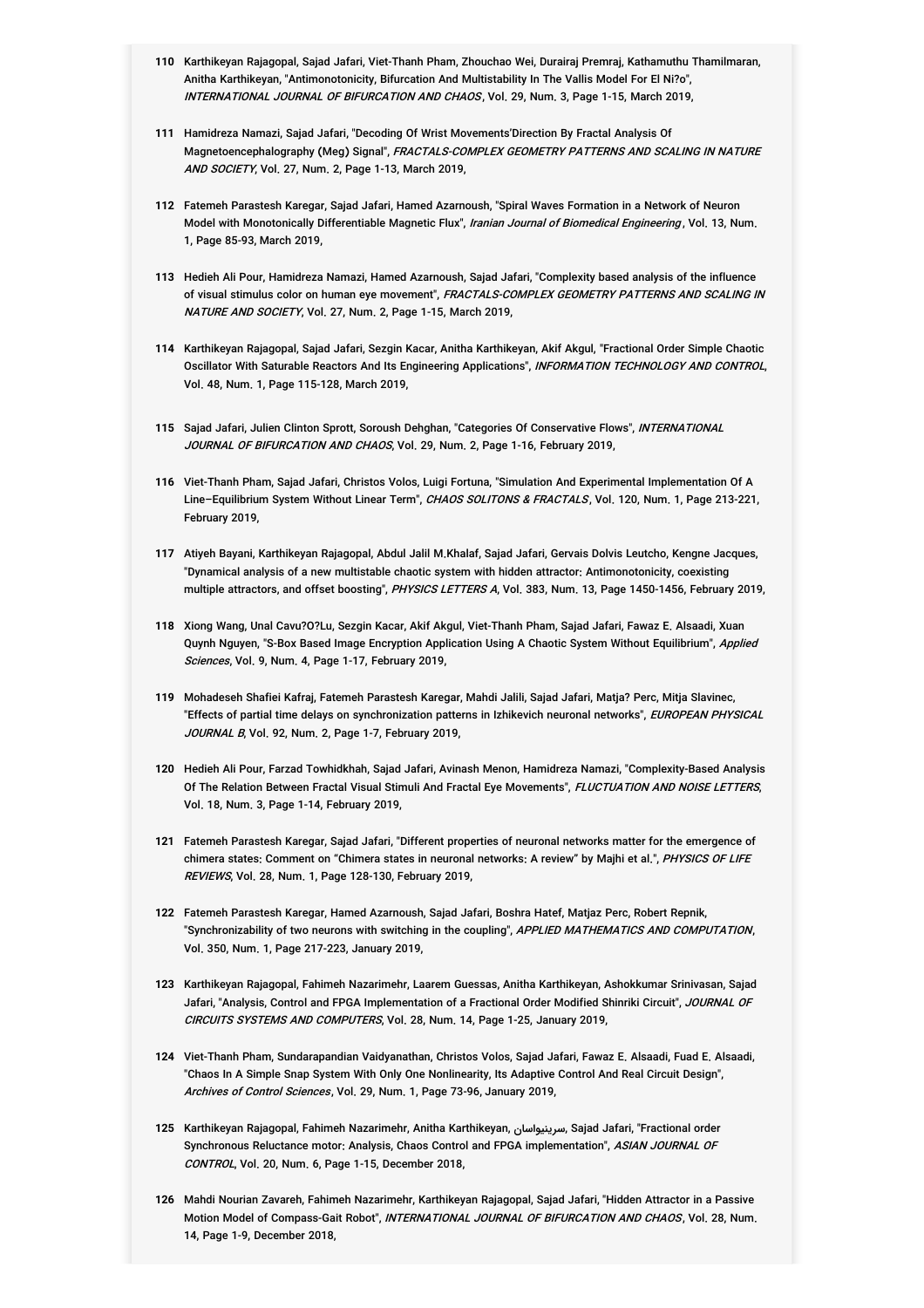- **127** Hamidreza Namazi, Asieh Daneshi, Touraj Shirzadegan, Hamed Azarnoush, Sajad Jafari, "Information-Based Analysis of the Relation Between Visual Stimuli and Human Eye Movements", *FLUCTUATION AND NOISE LETTERS*, Vol. 18, Num. 1, Page 1-11, December 2018,
- **128** Fahimeh Nazarimehr, Aboozar Ghaffari, Sajad Jafari, Mohammadreza Hashemigolpayegany, "Sparse Recovery and Dictionary Learning to Identify the Nonlinear Dynamical Systems: One Step Toward Finding Bifurcation Points in Real Systems", *INTERNATIONAL JOURNAL OF BIFURCATION AND CHAOS*, Vol. 29, Num. 3, Page 1-17, November 2018,
- **129** Sajad Jafari, Tomasz Kapitaniak, Karthikeyan Rajagopal, Viet-Thanh Pham, Fawaz E. Alsaadi, "The Effect Of Epistasis On The Performance Of Genetic Algorithms", *JOURNAL OF ZHEJIANG UNIVERSITY-SCIENCE A*, Vol. 20, Num. 2, Page 109-116, November 2018,
- **130** Jay Prakash Singh, Viet-Thanh Pham, Tasawar Hayat, Sajad Jafari, Fawaz E. Alsaadi, Binoy Krishna Roy, "A New Four-Dimensional Hyperjerk System With Stable Equilibrium Point, Circuit Implementation, And Its Synchronization By Using An Adaptive Integrator Backstepping Control", *CHINESE PHYSICS B*, Vol. 27, Num. 10, Page 1-10, October 2018,
- **131** Karthikeyan Rajagopal, Atiyeh Bayani, Abdul Jalil M.Khalaf, Hamidreza Namazi, Sajad Jafari, Viet-Thanh Pham, "A no-equilibrium memristive system with four-wing hyperchaotic attractor", *AEU-INTERNATIONAL JOURNAL OF ELECTRONICS AND COMMUNICATIONS*, Vol. 95, Num. 1, Page 207-215, October 2018,
- **132** Mohammadali Ahmadi Pajouh, Tirdad Seifi Ala, Fatemeh Zamanian Najafabadi, Hamidreza Namazi, Sajad Jafari, "FRACTAL-BASED CLASSIFICATION OF HUMAN BRAIN RESPONSE TO LIVING AND NON-LIVING VISUAL STIMULI", FRACTALS-COMPLEX GEOMETRY PATTERNS AND SCALING IN NATURE AND SOCIETY , Vol. 26, Num. 5, Page 1-7, October 2018,
- **133** Zahra Rostami, Sajad Jafari, Matjaz Perc, Mitja Slavinec, "Elimination Of Spiral Waves In Excitable Media By Magnetic Induction", NONLINEAR DYNAMICS, Vol. 94, Num. 1, Page 679-692, October 2018,
- **134** Tomasz Kapitaniak, Sajad Jafari, "Nonlinear Effects In Life Sciences", EUROPEAN PHYSICAL JOURNAL-SPECIAL TOPICS, Vol. 227, Num. 0, Page 693-696, October 2018,
- **135** Yasser Shekofteh, Sajad Jafari, Karthikeyan Rajagopal, Viet-Thanh Pham, "Parameter Identification of Chaotic Systems Using a Modified Cost Function Including Static and Dynamic Information of Attractors in the State Space", CIRCUITS SYSTEMS AND SIGNAL PROCESSING, Vol. 38, Num. 5, Page 2039-2054, October 2018,
- **136** Zahra Faghani, Zahra Arab, Fatemeh Parastesh Karegar, Sajad Jafari, Matja?Perc, Mitja Slavinec, "Effects of different initial conditions on the emergence of chimera states", *CHAOS SOLITONS & FRACTALS*, Vol. 114, Num. 1, Page 306-311, September 2018,
- **137** Karthikeyan Rajagopal, Serdar Cicek, Peiman Naseradinmousavi, Abdul Jalil M. Khalaf, Sajad Jafari, Anitha Karthikeyan, "A Novel Parametrically Controlled Multi-Scroll Chaotic Attractor Along With Electronic Circuit Design", The European Physical Journal Plus, Vol. 133, Num. 9, Page 1-8, September 2018,
- **138** Payam Sadeghi Shabestari, Karthikeyan Rajagopal, Bahareh Safarbali, Sajad Jafari, Prakash Duraisamy, "A Novel Approach to Numerical Modeling of Metabolic System: Investigation of Chaotic Behavior in Diabetes Mellitus", COMPLEXITY, Vol. 2018, Num. 681519, Page 1-11, September 2018,
- **139** Hadi Jahanshahi, Karthikeyanrajagopal, Akif Akgul, Naeimeh Najafizadeh Sari, Hamidrezanamazi, Sajad Jafari, "Complete analysis and engineering applications of a megastable nonlinear oscillator", *INTERNATIONAL JOURNAL OF NON-LINEAR MECHANICS*, Vol. 107, Num. 1, Page 126-136, September 2018,
- **140** Atiyeh Bayani, Sajad Jafari, Julien Clinton Sprott, Boshra Hatef, "A chaotic model of migraine headache considering the dynamical transitions of this cyclic disease", EPL, Vol. 123, Num. 1, Page 1-6, August 2018,
- **141** Shirin Panahi, Sajad Jafari, Abdul Jalil M. Khalaf, Karthikeyan Rajagopal, Viet-Thanh Pham, Fawaz E. Alsaadi, "Complete Dynamical Analysis Of A Neuron Under Magnetic Flow Effect", *CHINESE JOURNAL OF PHYSICS*, Vol. 56, Num. 5, Page 2254-2264, August 2018,
- **142** Zhouchao Wei, Fatemeh Parastesh Karegar, Hamed Azarnoush, Sajad Jafari, Dibakar Ghosh, Matja? Perc, Mitja Slavinec, "Nonstationary chimeras in a neuronal network", EPL, Vol. 123, Num. 4, Page 1-5, August 2018,
- **143** Victor Kamdoum Tamba, Viet-Thanh Pham, Duy Vo Hoang, Sajad Jafari, Fawaz E. Alsaadi, Fuad E. Alsaadi, "Dynamic System With No Equilibrium And Its Chaos Anti-Synchronization", *AUTOMATICA*, Vol. 59, Num. 1, Page 35-42, July 2018,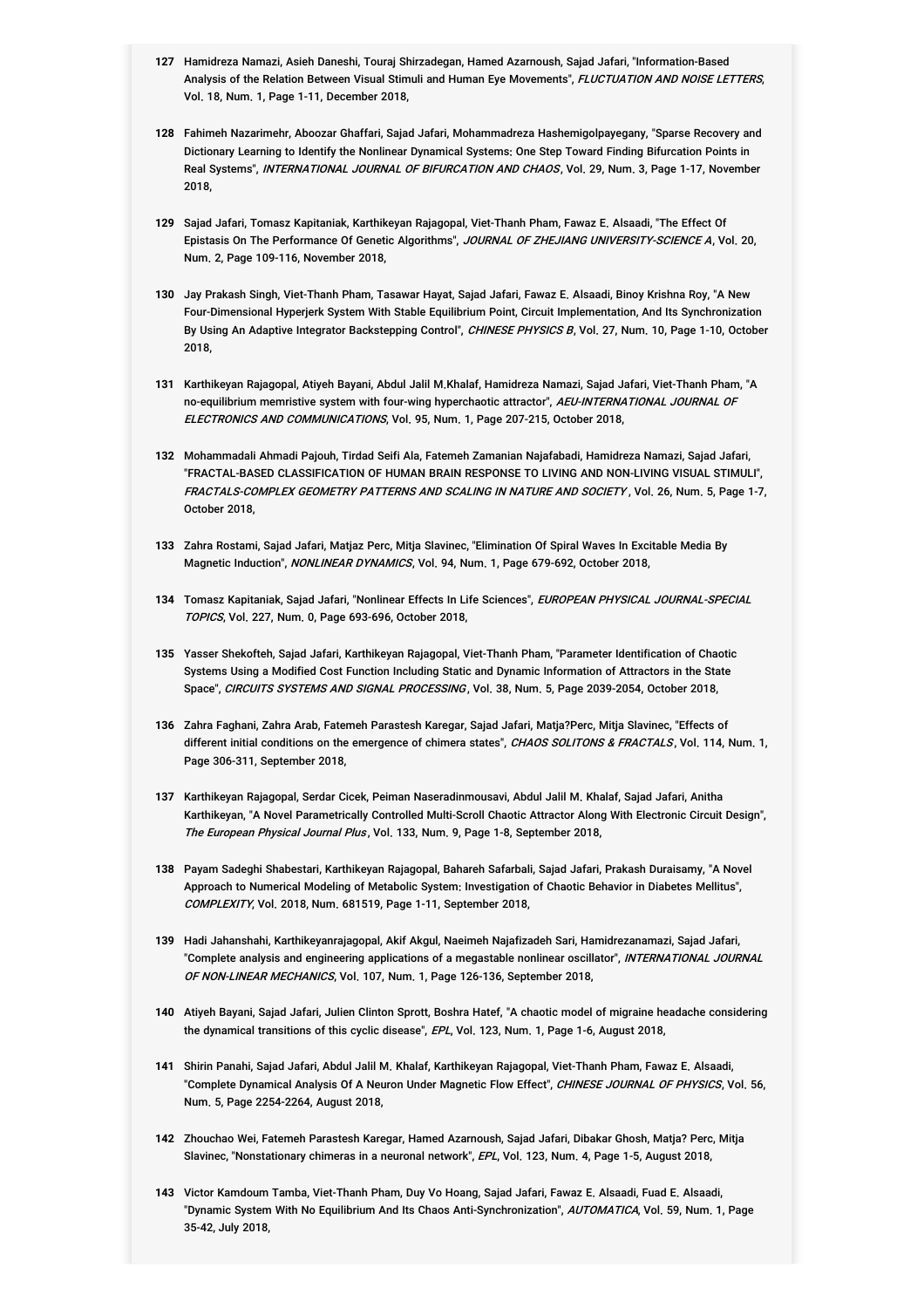- **144** Fahimeh Nazarimehr, Sajad Jafari, Mohammadreza Hashemigolpayegany, Matja? Perc, Julien C. Sprott, "Predicting tipping points of dynamical systems during a period-doubling route to chaos", *CHAOS*, Vol. 28, Num. 7, Page 1-10, July 2018,
- **145** Marjan Mozaffarilegha, Hamidreza Namazi, Mohsen Ahadi, Sajad Jafari, "Complexity-Based Analysis Of The Difference In Speech-Evoked Auditory Brainstem Responses (S-Abrs) Between Binaural And Monaural Listening Conditions", *FRACTALS-COMPLEX GEOMETRY PATTERNS AND SCALING IN NATURE AND SOCIETY* , Vol. 26, Num. 4, Page 1-7, July 2018,
- **146** Hamidreza Namazi, Sajad Jafari, "Age-Based Variations Of Fractal Structure Of EEG Signal In Patients With Epilepsy", *FRACTALS-COMPLEX GEOMETRY PATTERNS AND SCALING IN NATURE AND SOCIETY* , Vol. 26, Num. 4, Page 1-12, July 2018,
- **147** Karthikeyan Rajagopal, Akif Akgul, Sajad Jafari, Anitha Karthikeyan, Unal Cavu?O?Lu, Sezgin Kacar, "An Exponential Jerk System: Circuit Realization, Fractional Order And Time Delayed Form With Dynamical Analysis And Its Engineering Application", *JOURNAL OF CIRCUITS SYSTEMS AND COMPUTERS*, Vol. 28, Num. 5, Page 1-11, July 2018,
- **148** Atiyeh Bayani, Mohammad Ali Jafari, Karthikeyan Rajagopal, Haibo Jiang, Sajad Jafari, "A Novel Fractional-Order Chaotic System with Specific Topology: From Proposing to FPGA Implementation", *EUROPEAN PHYSICAL JOURNAL-SPECIAL TOPICS*, Vol. 226, Num. 16, Page 3729-3745, July 2018,
- **149** Xiong Wang, Sifeu Takougang Kingni, Christos Volos, Viet-Thanh Pham, Duy Vo Hoang, Sajad Jafari, "A Fractional System With Five Terms: Analysis, Circuit, Chaos Control And Synchronization", *INTERNATIONAL JOURNAL OF ELECTRONICS*, Vol. 106, Num. 1, Page 109-120, July 2018,
- **150** Jes?S Manuel Mu?Oz-Pacheco, Ernesto Zambrano-Serrano, Christos Volos, Sajad Jafari, Jacques Kengne, Karthikeyan Rajagopal, "A New Fractional-Order Chaotic System With Different Families Of Hidden And Self-Excited Attractors", ENTROPY, Vol. 20, Num. 8, Page 1-18, July 2018,
- **151** Shaobo He, Chunbiao Li, Kehui Sun, Sajad Jafari, "Multivariate Multiscale Complexity Analysis Of Self-Reproducing Chaotic Systems", ENTROPY, Vol. 20, Num. 8, Page 1-14, July 2018,
- **152** Shirin Panahi, Julien C. Sprott, Sajad Jafari, "Two simplest quadratic chaotic maps without equilibrium", INTERNATIONAL JOURNAL OF BIFURCATION AND CHAOS, Vol. 28, Num. 12, Page 1-7, June 2018,
- **153** Marjan Mozaffarilegha, Hamidreza Namazi, Ali Akbar Tahaei, Sajad Jafari, "Complexity-Based Analysis Of The Difference Between Normal Subjects And Subjects With Stuttering In Speech Evoked Auditory Brainstem Response", JOURNAL OF MEDICAL AND BIOLOGICAL ENGINEERING, Vol. 39, Num. 4, Page 490-497, June 2018,
- **154** Zahra Rostami, Karthikeyan Rajagopal, Abdul Jalil M. Khalaf, Sajad Jafari, Matjaz Perc, Mitja Slavinec, "Wavefrontobstacle interactions and the initiation of reentry in excitable media", *PHYSICA A-STATISTICAL MECHANICS AND ITS APPLICATIONS*, Vol. 509, Num. 1, Page 1162-1173, June 2018,
- **155** Karthikeyan Rajagopal, Serdar Cicek, Viet-Thanh Pham, Sajad Jafari, Anitha Karthikeyan, "A Novel Class Of Chaotic Systems With Different Shapes Of Equilibrium And Microcontroller-Based Cost-Effective Design For Digital Applications", The European Physical Journal Plus, Vol. 133, Num. 6, Page 1-11, June 2018,
- **156** Ke Ding, Zahra Rostami, Sajad Jafari, Boshra Hatef, "Investigation Of Cortical Signal Propagation And The Resulting Spatiotemporal Patterns In Memristor-Based Neuronal Network", *COMPLEXITY*, Vol. 2018, Num. 1, Page 1-20, June 2018,
- **157** Zahra Rostami, Viet-Thanh Pham, Sajad Jafari, Fatemeh Hadaeghi, Jun Ma, "Taking Control Of Initiated Propagating Wave In A Neuronal Network Using Magnetic Radiation", *APPLIED MATHEMATICS AND COMPUTATION*, Vol. 338, Num. 1, Page 141-151, June 2018,
- **158** Karthikeyan Rajagopal, Hadi Jahanshahi, Metin Varan, Ihsan Bay?R, Viet-Thanh Pham, Sajad Jafari, Anitha Karthikeyan, "A Hyperchaotic Memristor Oscillator With Fuzzy Based Chaos Control And LQR Based Chaos Synchronization", *AEU-INTERNATIONAL JOURNAL OF ELECTRONICS AND COMMUNICATIONS*, Vol. 94, Num. 1, Page 55-68, June 2018,
- **159** Zhouchao Wei, Viet-Thanh Pham, Abdul Jalil M. Khalaf, Jacques Kengne, Sajad Jafari, "A Modified Multistable Chaotic Oscillator", *INTERNATIONAL JOURNAL OF BIFURCATION AND CHAOS*, Vol. 28, Num. 7, Page 1-9, June 2018,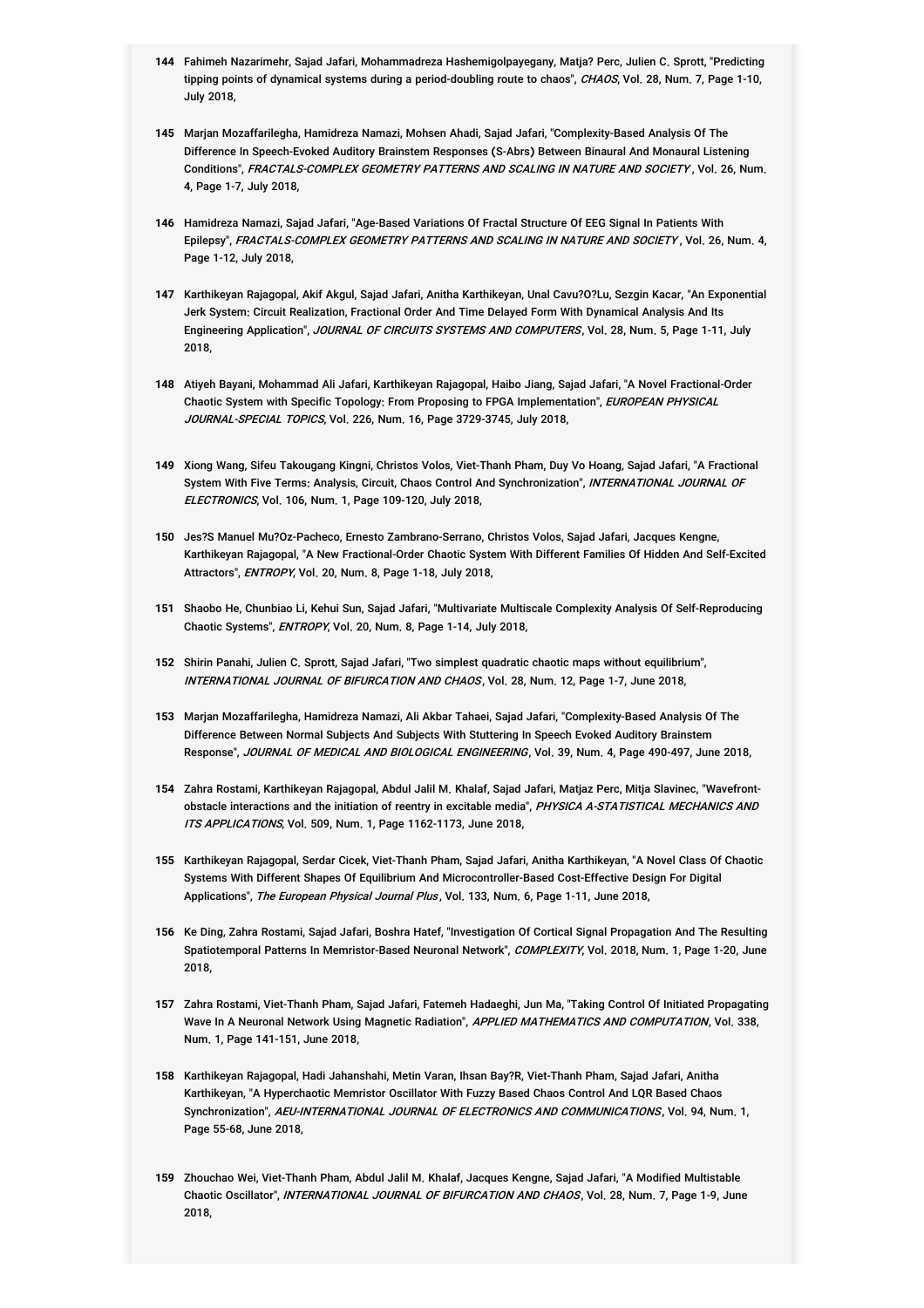- **160** Unal Cavusoglu, Shirin Panahi, Akif Akgu, Sajad Jafari, Sezgin Kaçar, "A new chaotic system with hidden attractor and its engineering applications: analog circuit realization and image encryption", *ANALOG INTEGRATED CIRCUITS AND SIGNAL PROCESSING*, Vol. 98, Num. 1, Page 85-99, June 2018,
- **161** Sundarapandian Vaidyanathan, Sajad Jafari, Viet-Thanh Pham, Ahmad Taher Azar, Fawaz E. Alsaadi, "A 4-D Chaotic Hyperjerk System With A Hidden Attractor, Adaptive Backstepping Control And Circuit Design", *Archives of Control* Sciences, Vol. 28, Num. 2, Page 239-254, June 2018,
- **162** Karthikeyan Rajagopal, Serdar Ciçek, Abdul Jalil M Khalaf, Viet-Thanh Pham, Sajad Jafari, Anitha Karthikeyan, Prakash Duraisamy, "A novel class of chaotic flows with infinite equilibriums and their application in chaos-based communication design using DCSK", *ZEITSCHRIFT FUR NATURFORSCHUNG SECTION A-A JOURNAL OF PHYSICAL* SCIENCES, Vol. 73, Num. 7, Page 609-617, May 2018,
- **163** Payam Sadeghi Shabestari, Shirin Panahi, Boshra Hatef, Sajad Jafari, Julien Clinton Sprott, "A New Chaotic Model for Glucose-Insulin Regulatory System", CHAOS SOLITONS & FRACTALS, Vol. 112, Num. 1, Page 44-51, May 2018,
- **164** Hamidreza Namazi, Asieh Daneshi, Hamed Azarnoush, Sajad Jafari, Farzad Towhidkhah, "FRACTAL-BASED ANALYSIS OF THE INFLUENCE OF AUDITORY STIMULI ON EYE MOVEMENTS", *FRACTALS-COMPLEX GEOMETRY PATTERNS AND SCALING IN NATURE AND SOCIETY*, Vol. 26, Num. 3, Page 1-6, May 2018,
- **165** Sajad Jafari, Soroush Dehghan, Guanrong Chen, Sifeu Takougang Kingni, Karthikeyan Rajagopal, "Twin birds inside and outside the cage", CHAOS SOLITONS & FRACTALS, Vol. 112, Num. 1, Page 135-140, May 2018,
- **166** Karthikeyan Rajagopal, Fahimeh Nazarimehr, Sajad Jafari, Anitha Karthikeyan, "Fractional and non-fractional chaotic amphibian attractors with self excited-hidden properties: Numerical dynamics, circuit realization and FPGAbased applications", *EUROPEAN PHYSICAL JOURNAL-SPECIAL TOPICS*, Vol. 226, Num. 1, Page 3827-3850, May 2018,
- **167** Shirin Panahi, Touraj Shirzadian, Mahdi Jalili, Sajad Jafari, "A new chaotic network model for epilepsy", APPLIED *MATHEMATICS AND COMPUTATION*, Vol. 346, Num. 1, Page 395-407, April 2018,
- **168** Saeed Montazeri Moghadam, Maryam Sadeghi Talarposhti, Ali Niaty, Farzad Towhidkhah, Sajad Jafari, "The simple chaotic model of passive dynamic walking", NONLINEAR DYNAMICS, Vol. 93, Num. 3, Page 1183-1199, April 2018,
- **169** Fahimeh Nazarimehr, Karthikeyan Rajagopal, Jacques Kengne, Sajad Jafari, Viet-Thanh Pham, "A new fourdimensional system containing chaotic or hyper-chaotic attractors with no equilibrium, a line of equilibria and unstable equilibria", CHAOS SOLITONS & FRACTALS, Vol. 111, Num. 0, Page 108-118, April 2018,
- **170** Karthikeyan Rajagopal, Sajad Jafari, Akif Akgul, Anitha Karthikeyan, "Modified jerk system with self-exciting and hidden flows and the effect of time delays on existence of multi-stability", *NONLINEAR DYNAMICS*, Vol. 93, Num. 3, Page 1087-1108, April 2018,
- **171** Karthikeyan Rajagopal, Sajad Jafari, Akif Akgul, Anitha Karthikeyan, Serdar Cicek, Yasser Shekofteh, "A simple snap oscillator with co-existing attractors, its time delayed form, circuit implementation and communication designs", ZEITSCHRIFT FUR NATURFORSCHUNG SECTION A-A JOURNAL OF PHYSICAL SCIENCES, Vol. 73, Num. 5, Page 385-398, April 2018,
- **172** Hamid Reza Abdolmohammadi, Abdul Jalil M. Khalaf, Shirin Panahi, Karthikeyan Rajagopal, Viet-Thanh Pham, Sajad Jafari, "A new 4D chaotic system with hidden attractor and its engineering applications: Analog circuit design and field programmable gate array implementation", *PRAMANA-JOURNAL OF PHYSICS*, Vol. 90, Num. 6, Page 1-7, April 2018,
- **173** Sajad Jafari, Atefeh Ahmadi, Abdul Jalil M Khalaf, Hamid Reza Abdolmohammadi, Viet-Thanh Pham, Fawaz E.Alsaadi, "A new hidden chaotic attractor with extreme multi-stability", *AEU-INTERNATIONAL JOURNAL OF ELECTRONICS AND COMMUNICATIONS*, Vol. 89, Num. 1, Page 131-135, March 2018,
- **174** Karthikeyan Rajagopal, Viet-Thanh Pham, Fadhil Rahma Tahir, Akif Akgul, Hamid Reza Abdolmohammadi, Sajad Jafari, "A chaotic jerk system with non-hyperbolic equilibrium: Dynamics, effect of time delay and circuit realization", PRAMANA-JOURNAL OF PHYSICS, Vol. 90, Num. 4, Page 52-60, March 2018,
- **175** Sara Kamali, Shahriar Gharibzadeh, Sajad Jafari, "A new look to coma from the viewpoint of nonlinear dynamics", NONLINEAR DYNAMICS, Vol. 92, Num. 4, Page 2119-2131, March 2018,
- **176** Sajad Jafari, Atefeh Ahmadi, Shirin Panahi, Karthikeyan Rajagopal, "Extreme multi-stability: When imperfection changes quality", CHAOS SOLITONS & FRACTALS, Vol. 108, Num. 1, Page 182-186, February 2018,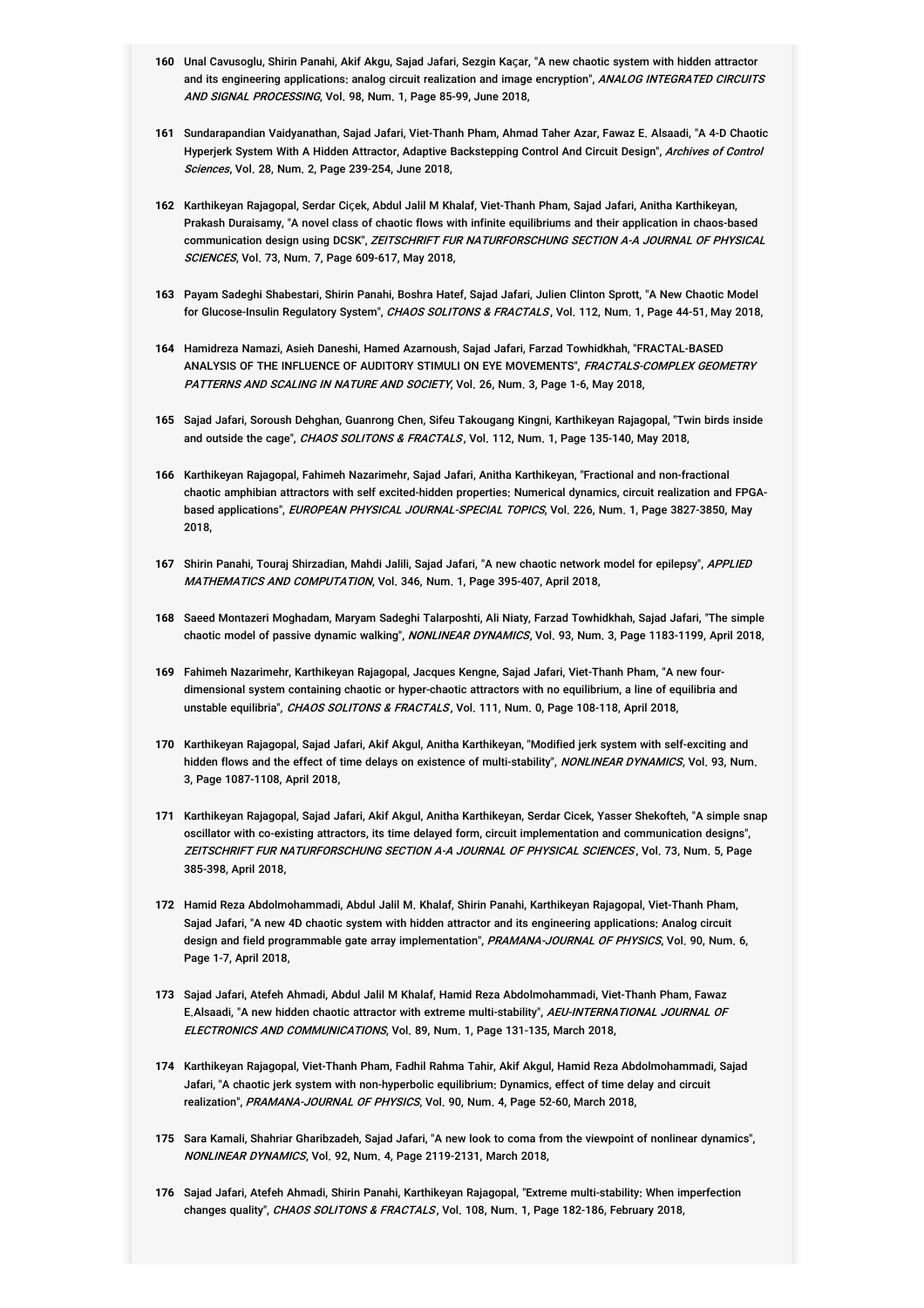- **177** Shirin Panahi, Zainab Aram, Sajad Jafari, Viet-Thanh Pham, Christos Volos, Karthikeyan Rajagopal, "A new transiently chaotic flow with an ellipsoid equilibria", *PRAMANA-JOURNAL OF PHYSICS*, Vol. 90, Num. 31, Page 1-7, February 2018,
- **178** Shuili Ren , Shirin Panahi, Karthikeyan Rajagopal, Akif Akgul, Viet-Thanh Pham, Sajad Jafari, "A new chaotic flow with hidden attractor: the first hyperjerk system with no equilibrium", *ZEITSCHRIFT FUR NATURFORSCHUNG* SECTION A-A JOURNAL OF PHYSICAL SCIENCES, Vol. 73, Num. 3, Page 239-249, February 2018,
- **179** Atiyeh Bayani, Heng Chen, Akif Akgul, Mohammad-Ali Jafari, Viet-Thanh Pham, Xiong Wang, Sajad Jafari, "A flexible chaotic system with adjustable amplitude, largest Lyapunov exponent, and local Kaplan-Yorke dimension and its usage in engineering applications", *NONLINEAR DYNAMICS*, Vol. 92, Num. 4, Page 1791-1800, February 2018,
- **180** Olfa Boubaker, Sajad Jafari, Christos Volos, Zeraoulia Elhadj, Viet-Thanh Pham, Jinde Cao, "Editorial: Advanced Topics in Modeling, Bifurcation Analysis, and Control Theory of Complex Systems", *COMPLEXITY*, Vol. 2018, Num. 941747, Page 1-3, February 2018,
- **181** Yan-Xia Tang, Abdul Jalil M Khalaf, Karthikeyan Rajagopal, Viet-Thanh Pham, Sajad Jafari, Ye Tian, "A new nonlinear oscillator with infinite number of coexisting hidden and self-excited attractors", *CHINESE PHYSICS B*, Vol. 27, Num. 4, Page 1-6, February 2018,
- **182** Zahra Rostami, Sajad Jafari, "Defects formation and spiral waves in a network of neurons in presence of electromagnetic induction", COGNITIVE NEURODYNAMICS, Vol. 12, Num. 2, Page 235-254, January 2018,
- **183** Shirin Panahi, Sajad Jafari, "New synchronization index of non-identical networks", Discrete and Continuous *Dynamical Systems-Series S*, Vol. 0, Num. 0, Page 1-15, January 2018,
- **184** Karthikeyan Rajagopal, Sajad Jafari, Anitha Karthikeyan, Ashokkumar Srinivasan, Biniyam Ayele, "Hyperchaotic memcapacitor oscillator with infinite equilibria and coexisting attractors", *CIRCUITS SYSTEMS AND SIGNAL PROCESSING*, Vol. 37, Num. 9, Page 3702-3724, January 2018,
- **185** Karthikeyan Rajagopal, Sajad Jafari, Guessas Laarem, "Time delayed chameleon: Analysis, synchronization and FPGA implementation", PRAMANA-JOURNAL OF PHYSICS, Vol. 0, Num. 0, Page 89-92, December 2017,
- **186** Jay Prakash Singh, Binoy Krishna Roy, Sajad Jafari, "New Family of 4-D Hyperchaotic and Chaotic Systems with Quadric Surfaces of Equilibria", CHAOS SOLITONS & FRACTALS, Vol. 106, Num. 1, Page 243-257, December 2017,
- **187** Saleh Mobayen, Sifeu Takougang Kingni, Viet-Thanh Pham, Fahimeh Nazarimehr, Sajad Jafari, "Analysis, synchronization and circuit design of a new highly nonlinear chaotic system", *INTERNATIONAL JOURNAL OF SYSTEMS SCIENCE*, Vol. 49, Num. 3, Page 617-630, December 2017,
- **188** Fahimeh Nazarimehr, Sajad Jafari, Guanrong Chen, Tomasz Kapitaniak, Nikolay Vladimirovich Kuznetsov, Gennady Leonov, Chunbiao Li, Zhouchao Wei, "A Tribute to J. C. Sprott", *INTERNATIONAL JOURNAL OF BIFURCATION AND CHAOS*, Vol. 27, Num. 14, Page 1-14, December 2017,
- **189** Karthikeyan Rajagopal, Akif Akgul, Sajad Jafari, Burak Aricioglu, "A chaotic memcapacitor oscillator with two unstable equilibriums and its fractional form with engineering applications", *NONLINEAR DYNAMICS*, Vol. 91, Num. 2, Page 957-974, November 2017,
- **190** Jacques Kengne, Sajad Jafari, Zeric T. Njitacke, Mahdi Yousefi Azar Khanian, André Cheukem, "Dynamic analysis and electronic circuit implementation of a novel 3D autonomous system without linear terms", *COMMUNICATIONS* IN NONLINEAR SCIENCE AND NUMERICAL SIMULATION, Vol. 52, Num. 1, Page 62-76, November 2017,
- **191** Gaetan Fautso Kuiate, Karthikeyan Rajagopal, Sifeu Takougang Kingni, Victor Kamdoum Tamba, Sajad Jafari, "Autonomous Van Der Pol–Duffing Snap Oscillator: Analysis, Synchronization And Applications To Real-Time lmage Encryption", *International Journal of Dynamics and Control* , Vol. 6, Num. 3, Page 1008-1022, November 2017,
- **192** Shirin Panahi, Zainab Aram, Sajad Jafari, Jun Ma, Julien Clinton Sprott, "Modeling of epilepsy based on chaotic artificial neural network", CHAOS SOLITONS & FRACTALS, Vol. 105, Num. 1, Page 150-156, November 2017,
- **193** Fahimeh Nazarimehr, Sajad Jafari, Mohammadreza Hashemigolpayegany, Louis H. Kauffman, "Investigation of bifurcations in the process equation", *INTERNATIONAL JOURNAL OF BIFURCATION AND CHAOS*, Vol. 27, Num. 13, Page 1-18, October 2017,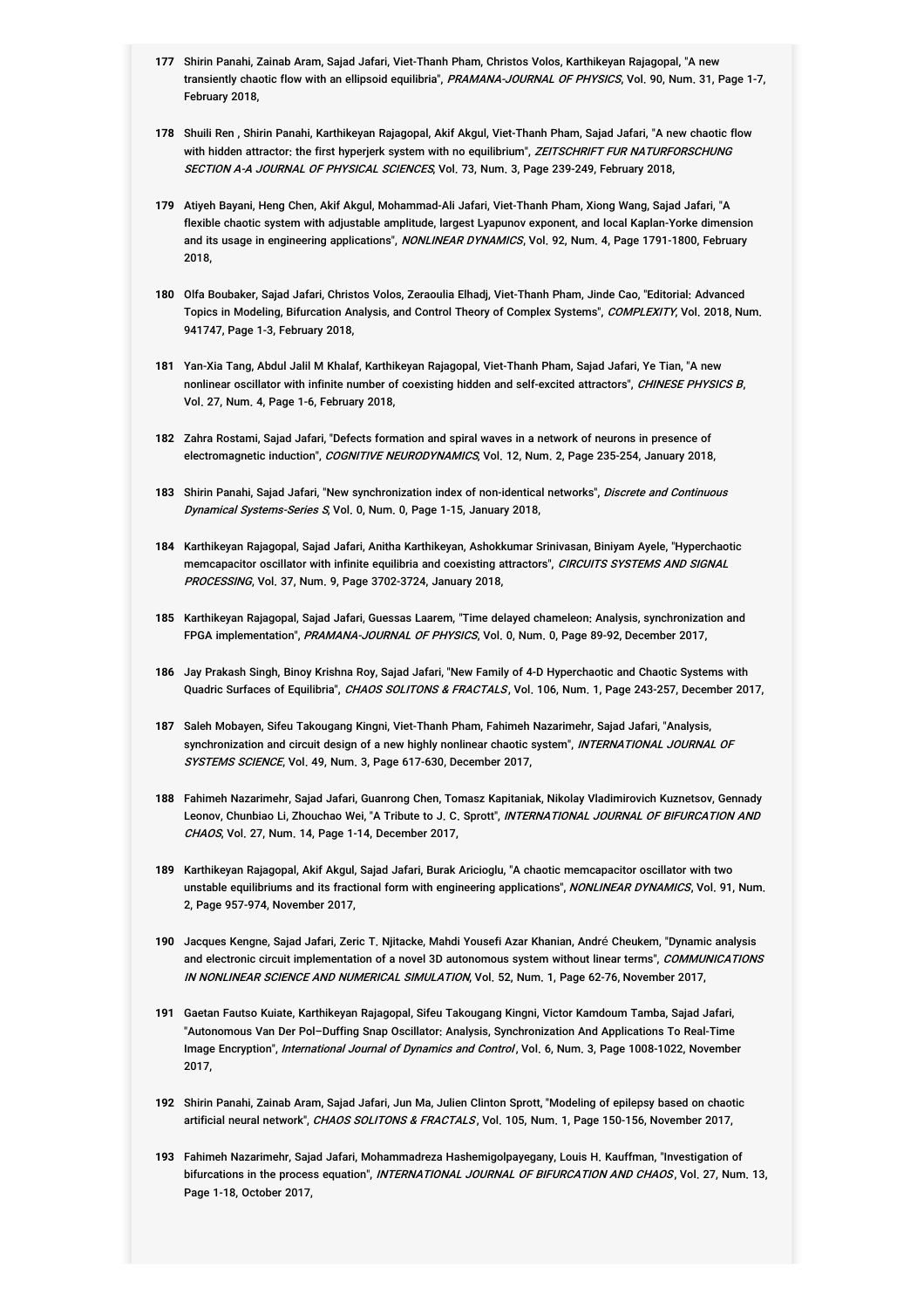- **194** Zhen Wang, Zhe Xu, Ezzedine Mliki, Akif Akgul, Viet-Thanh Pham, Sajad Jafari, "A new chaotic attractor around a pre-located ring", *INTERNATIONAL JOURNAL OF BIFURCATION AND CHAOS*, Vol. 27, Num. 10, Page 1-10, September 2017,
- **195** Viet-Thanh Pham, Christos Volos, Sajad Jafari, Tomasz Kapitaniak, "A Novel Cubic–Equilibrium Chaotic System with Coexisting Hidden Attractors: Analysis, and Circuit Implementation", *JOURNAL OF CIRCUITS SYSTEMS AND COMPUTERS*, Vol. 27, Num. 4, Page 1-18, August 2017,
- **196** Viet-Thanh Pham, Christos Volos, Tomasz Kapitaniak, Sajad Jafari, Xiong Wang, "Dynamics and circuit of a chaotic system with a curve of equilibrium points", *INTERNATIONAL JOURNAL OF ELECTRONICS*, Vol. 105, Num. 3, Page 385-397, August 2017,
- **197** Viet-Thanh Pham, Akif Akgul, Christos Volos, Sajad Jafari, Tomasz Kapitaniak, "Dynamics and circuit realization of a no–equilibrium chaotic system with a boostable variable", *AEU-INTERNATIONAL JOURNAL OF ELECTRONICS AND COMMUNICATIONS*, Vol. 78, Num. 1, Page 134-140, August 2017,
- **198** Viet-Thanh Pham, Sajad Jafari, Christos Volos, Tomasz Kapitaniak, "Different families of hidden attractors in a new chaotic system with variable equilibrium", *INTERNATIONAL JOURNAL OF BIFURCATION AND CHAOS*, Vol. 27, Num. 9, Page 1-10, August 2017,
- **199** Viet-Thanh Pham, Sifeu Takougang Kingni, Christos Volos, Sajad Jafari, Tomasz Kapitaniak, "A simple threedimensional fractional-order chaotic system without equilibrium: Dynamics, circuitry implementation, chaos control and synchronization", *AEU-INTERNATIONAL JOURNAL OF ELECTRONICS AND COMMUNICATIONS*, Vol. 78, Num. 1, Page 220-227, August 2017,
- **200** Karthikeyan Rajagopal, Akif Akgul, Sajad Jafari, Anitha Karthikeyan, Ismail Koyuncu, "Chaotic chameleon: Dynamic analyses, circuit implementation, FPGA design, and fractional-order form with basic analyses", *CHAOS SOLITONS & FRACTALS*, Vol. 103, Num. 0, Page 476-487, July 2017,
- **201** Viet-Thanh Pham, Christos Volos, Sifeu Takougang Kingni, Tomasz Kapitaniak, Sajad Jafari, "Bistable hidden attractors in a novel chaotic system with hyperbolic sine equilibrium", *CIRCUITS SYSTEMS AND SIGNAL PROCESSING*, Vol. 37, Num. 3, Page 1028-1043, July 2017,
- **202** Julien Clinton Sprott, Sajad Jafari, Abdul Jalil M. Khalaf, Tomasz Kapitaniak, "Megastability: Coexistence of a countable infinity of nested attractors in a periodically-forced oscillator with spatially-periodic damping", EUROPEAN PHYSICAL JOURNAL-SPECIAL TOPICS, Vol. 226, Num. 9, Page 1979-1985, June 2017,
- **203** Xiaojian Xi, Saleh Mobayen, Haipeng Ren, Sajad Jafari, "Robust finite-time synchronization of a class of chaotic systems via adaptive global sliding mode control", *JOURNAL OF VIBRATION AND CONTROL*, Vol. 24, Num. 17, Page 3842-3854, June 2017,
- **204** Viet-Thanh Pham, Xiong Wang, Sajad Jafari, Christos Volos, Tomasz Kapitaniak, "From Wang-Chen system with only one stable equilibrium to a new chaotic system without equilibrium", *INTERNATIONAL JOURNAL OF BIFURCATION AND CHAOS*, Vol. 27, Num. 6, Page 1-9, June 2017,
- **205** Sifeu Takougang Kingni, Viet-Thanh Pham, Sajad Jafari, Paul Woafo, "A chaotic system with an infinite number of equilibrium points located on a line and on a hyperbola and its fractional-order form", *CHAOS SOLITONS & FRACTALS*, Vol. 99, Num. 1, Page 209-218, June 2017,
- **206** Xiong Wang, Viet-Thanh Pham, Sajad Jafari, Christos Volos, Jesus Manuel Munoz-Pacheco, Esteban Tlelo-Cuautle, "A New Chaotic System With Stable Equilibrium: From Theoretical Model to Circuit Implementation", *IEEE Access-OPEN*, Vol. 5, Num. 1, Page 8851-8858, June 2017,
- **207** Zhen Wang, Akif Akgul, Viet-Thanh Pham, Sajad Jafari, "Chaos-based application of a novel no-equilibrium chaotic system with coexisting attractors", NONLINEAR DYNAMICS, Vol. 89, Num. 3, Page 1877-1887, May 2017,
- **208** Mohammad Ali Jafari, Ezzedine Mliki, Akif Akgul, Viet-Thanh Pham, Sifeu Takougang Kingni, Xiong Wang, Sajad Jafari, "Chameleon: the most hidden chaotic flow", *NONLINEAR DYNAMICS*, Vol. 88, Num. 3, Page 2303-2317, May 2017,
- **209** Seyede Sanaz Hosseini, Fahimeh Nazarimehr, Sajad Jafari, "Investigation of seasonal and latitudinal effects on the expression of clock genes in Drosophila", *INTERNATIONAL JOURNAL OF BIFURCATION AND CHAOS*, Vol. 27, Num. 10, Page 1-8, April 2017,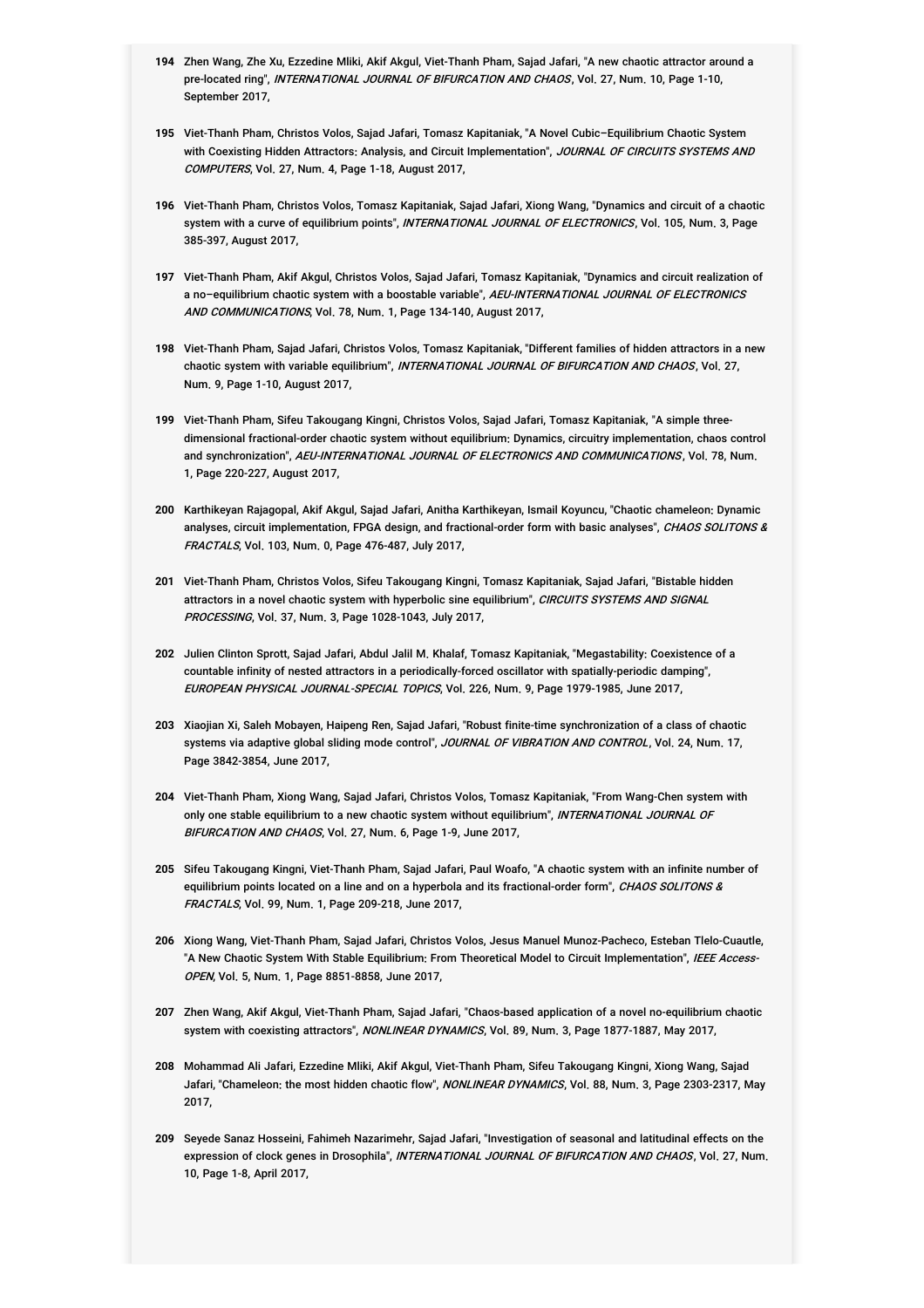- **210** Esteban Tlelo-Cuautle, Luis Gerardo De La Fraga, Viet-Thanh Pham, Christos Volos, Sajad Jafari, Antonio De Jesus Quintas-Valles, "Dynamics, FPGA realization and application of a chaotic system with an infinite number of equilibrium points", NONLINEAR DYNAMICS, Vol. 89, Num. 2, Page 1129-1139, April 2017,
- **211** Viet-Thanh Pham, Sajad Jafari, Tomasz Kapitaniak, Christos Volos, Sifeu Takougang Kingni, "Generating a chaotic system with one stable equilibrium", *INTERNATIONAL JOURNAL OF BIFURCATION AND CHAOS*, Vol. 27, Num. 4, Page 1-8, April 2017,
- **212** Fahimeh Nazarimehr, Sajad Jafari, Mohammadreza Hashemigolpayegany, Julien Clinton Sprott, "Can Lyapunov exponent predict critical transitions in biological systems?", *NONLINEAR DYNAMICS*, Vol. 88, Num. 2, Page 1493-1500, April 2017,
- **213** Zainab Aram, Sajad Jafari, Jun Ma, Julien Clinton Sprott, Sareh Zendehrouh, Viet-Thanh Pham, "Using chaotic artificial neural networks to model memory in the brain", *COMMUNICATIONS IN NONLINEAR SCIENCE AND NUMERICAL SIMULATION*, Vol. 44, Num. 1, Page 449-459, March 2017,
- **214** Fahimeh Nazarimehr, Batul Saeidi Abooeshaghi, Sajad Jafari, Julien Clinton Sprott, "Are perpetual points sufficient for locating hidden attractors?", *INTERNATIONAL JOURNAL OF BIFURCATION AND CHAOS*, Vol. 27, Num. 3, Page 1-7, March 2017,
- **215** Viet-Thanh Pham, Sajad Jafari, Christos Volos, "A novel chaotic system with heart–shaped equilibrium and its circuital implementation", OPTIK, Vol. 131, Num. 1, Page 343-349, February 2017,
- **216** Viet-Thanh Pham, Christos Volos, Sajad Jafari, Tomasz Kapitaniak, "Coexistence of hidden chaotic attractors in a novel no–equilibrium system", NONLINEAR DYNAMICS, Vol. 87, Num. 1, Page 2001-2010, February 2017,
- **217** Sifeu Takougang Kingni, Sajad Jafari, Viet-Thanh Pham, Paul Woafo, "Constructing and analysing of a unique threedimensional chaotic autonomous system exhibiting three families of hidden attractors", *MATHEMATICS AND* COMPUTERS IN SIMULATION, Vol. 132, Num. 1, Page 172-182, February 2017,
- **218** Viet Thanh Pham, Sajad Jafari, Christos Volos, Tomas Gotthans, Xiong Wang, Duy Vo Hoang, "A chaotic system with rounded square equilibrium and with no-equilibrium", OPTIK, Vol. 130, Num. 1, Page 365-371, February 2017,
- **219** Fahimeh Nazarimehr, Sajad Jafari, Mohammadreza Hashemigolpayegany, Julien Clinton Sprott, "Categorizing chaotic flows from the viewpoint of fixed points and perpetual points", *INTERNATIONAL JOURNAL OF BIFURCATION AND CHAOS*, Vol. 27, Num. 2, Page 1-8, February 2017,
- **220** Sajad Jafari, Viet-Thanh Pham, Mohammadreza Hashemigolpayegany, Motahareh Moghtadaei, Sifeu Takougang Kingni, "The relationship between chaotic maps and some chaotic systems with hidden attractors", INTERNATIONAL JOURNAL OF BIFURCATION AND CHAOS, Vol. 26, Num. 13, Page 1-8, December 2016,
- **221** Shirin Panahi, Sajad Jafari, Viet-Thanh Pham, Sifeu Takougang Kingni, Abdulhamid Zahedi, Seyed Hassan Sedighy, "Parameter Identification of a Chaotic Circuit with a Hidden Attractor Using Krill Herd Optimization", INTERNATIONAL JOURNAL OF BIFURCATION AND CHAOS, Vol. 26, Num. 13, Page 1-11, December 2016,
- **222** Viet-Thanh Pham, Sajad Jafari, Tomasz Kapitaniak, "Constructing a chaotic system with an infinite number of equilibrium points", *INTERNATIONAL JOURNAL OF BIFURCATION AND CHAOS*, Vol. 26, Num. 13, Page 1-7, December 2016,
- **223** Atiyeh Bayani, Fatemeh Hadaeghi, Sajad Jafari, Greg Murray, "Critical slowing down as an early warning of transitions in episodes of bipolar disorder: a simulation study based on a computational model of circadian activity rhythms", CHRONOBIOLOGY INTERNATIONAL, Vol. 34, Num. 2, Page 235-245, December 2016,
- **224** Viet Thanh Pham, Sajad Jafari, Christos Volos, Tomasz Kapitaniak, "A gallery of chaotic systems with an infinite number of equilibrium points", CHAOS SOLITONS & FRACTALS, Vol. 93, Num. 1, Page 58-63, December 2016,
- **225** Kosar Barati Sedeh, Sajad Jafari, Julien Clinton Sprott, Viet-Thanh Pham, "Simple chaotic flows with a curve of equilibria", *INTERNATIONAL JOURNAL OF BIFURCATION AND CHAOS*, Vol. 26, Num. 12, Page 1-6, November 2016,
- **226** Viet Thanh Pham, Christos Volos, Sajad Jafari, Xiong Wang, Tomasz Kapitaniak, "A simple chaotic circuit with a light-emitting diode", *OPTOELECTRONICS AND ADVANCED MATERIALS-RAPID COMMUNICATIONS*, Vol. 10, Num. 9, Page 640-646, October 2016,
- **227** Sajad Jafari, Julien Clinton Sprott, Viet-Thanh Pham, Christos Volos, Chunbiao Li, "Simple chaotic 3D flows with surfaces of equilibria", NONLINEAR DYNAMICS, Vol. 86, Num. 2, Page 1349-1358, October 2016,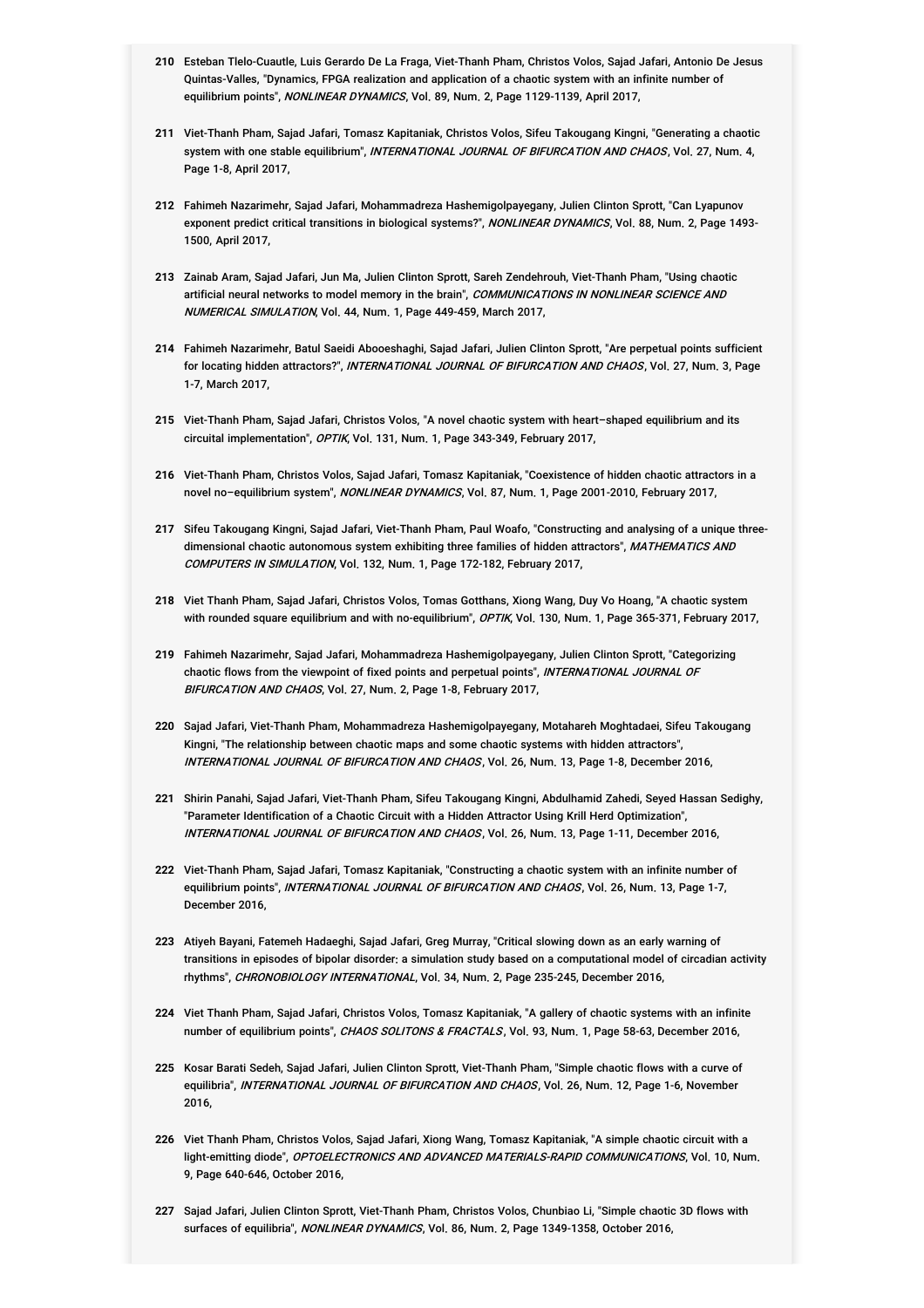- **228** Viet-Thanh Pham, Sajad Jafari, Christos Volos, Sundarapandian Vaidyanathan, Tomasz Kapitaniak, "A chaotic system with infinite equilibria located on a piecewise linear curve", *OPTIK*, Vol. 127, Num. 20, Page 9111-9117, October 2016,
- **229** Viet-Thanh Pham, Sajad Jafari, Christos Volos, Aggelos Giakoumis, Sundarapandian Vaidyanathan, Tomasz Kapitaniak, "A chaotic system with equilibria located on the rounded square loop and its circuit implementation", IEEE TRANSACTIONS ON CIRCUITS AND SYSTEMS II-EXPRESS BRIEFS , Vol. 63, Num. 9, Page 878-882, September 2016,
- **230** Viet-Thanh Pham, Christos Volos, Sajad Jafari, Sundarapandian Vaidyanathan, Tomasz Kapitaniak, Xiong Wang, "A chaotic system with different families of hidden attractors", *INTERNATIONAL JOURNAL OF BIFURCATION AND CHAOS*, Vol. 26, Num. 8, Page 1-9, July 2016,
- **231** Sajad Jafari, Julien Clinton Sprott, Maliheh Molaei, "A simple chaotic flow with a plane of equilibria", INTERNATIONAL JOURNAL OF BIFURCATION AND CHAOS, Vol. 26, Num. 6, Page 1-6, June 2016,
- **232** Fatemeh Hadaeghi, Mohammadreza Hashemigolpayegany, Sajad Jafari, Greg Murray, "Towards a complex system understanding of bipolar disorder: A chaotic model of abnormal circadian activity rhythms in euthymic bipolar disorder", AUSTRALIAN AND NEW ZEALAND JOURNAL OF PSYCHIATRY, Vol. 0, Num. 0, Page 1-10, May 2016,
- **233** Viet-Thanh Pham, Sajad Jafari, Xiong Wang, Jun Ma, "A chaotic system with different shapes of equilibria", INTERNATIONAL JOURNAL OF BIFURCATION AND CHAOS, Vol. 26, Num. 4, Page 1-5, May 2016,
- **234** Dawid Dudkowski, Sajad Jafari, Tomasz Kapitaniak, Nikolay Kuznetsov , Gennady Leonov, Awadhesh Prasad, "Hidden Attractors in dynamical systems", *PHYSICS REPORTS-REVIEW SECTION OF PHYSICS LETTERS*, Vol. 637, Num. 1, Page 1-50, May 2016,
- **235** Viet-Thanh Pham, Sajad Jafari, Sundarapandian , Christos Volos, Xiong Wang, "A novel memristive neural network with hidden attractors and its circuitry implementation", *Science China Technological Sciences*, Vol. 59, Num. 3, Page 358-363, March 2016,
- **236** Viet-Thanh Pham, Sundarapandian Vaidyanathan, Cristos Volos, Sajad Jafari, Sifeu Takougang Kingni, "A noequilibrium hyperchaotic system with a cubic nonlinear term", *OPTIK*, Vol. 127, Num. 6, Page 3259-3265, March 2016,
- **237** Sifeu Takougang Kingni, Viet-Thanh Pham, Sajad Jafari, Guy Richard Kol, Paul Woafo, "Three-dimensional chaotic autonomous system with a circular equilibrium: Analysis, circuit implementation and its fractional-order form", CIRCUITS SYSTEMS AND SIGNAL PROCESSING , Vol. 35, Num. 6, Page 1933-1948, February 2016,
- **238** Viet-Thanh Pham, Sundarapandian Vaidyanathan, Christos Volos, Sajad Jafari, Nikolay Kuznetsov, Thang Manh Hoang, "A novel memristive time–delay chaotic system without equilibrium points", *EUROPEAN PHYSICAL JOURNAL-SPECIAL TOPICS*, Vol. 225, Num. 0, Page 127-136, February 2016,
- **239** Sajad Jafari, Leslie Samuel Smith, "Can Lionel Messi's brain slow down time passing?", CHRONOBIOLOGY *INTERNATIONAL*, Vol. 33, Num. 4, Page 462-463, February 2016,
- **240** Sajad Jafari, Viet-Thanh Pham, Tomasz Kapitaniak, "Multiscroll Chaotic Sea Obtained from a Simple 3D System Without Equilibrium", *INTERNATIONAL JOURNAL OF BIFURCATION AND CHAOS*, Vol. 26, Num. 2, Page 1-7, January 2016,
- **241** Sajad Jafari, Julien Clinton Sprott, Mohammadreza Hashemigolpayegany, "Layla and Majnun: A Complex Love Story", NONLINEAR DYNAMICS, Vol. 83, Num. 0, Page 615-622, January 2016,
- **242** Sajad Jafari, Fahimeh Nazarimehr, Julien Clinton Sprott, Mohammadreza Hashemigolpayegany, "Limitation of Perpetual Points for confirming conservation in dynamical systems", *INTERNATIONAL JOURNAL OF BIFURCATION AND CHAOS*, Vol. 25, Num. 13, Page 1-6, December 2015,
- **243** Sobhan Goudarzi, Sajad Jafari, Mohammad Hassan Moradi, J. C. Sprott, "NARX prediction of some rare chaotic flows: Recurrent fuzzy functions approach", *PHYSICS LETTERS A*, Vol. 380, Num. 0, Page 696-706, November 2015,
- **244** Sajad Jafari, Julien Clinton Sprott, "Erratum to:"Simple chaotic flows with a line equilibrium"[Chaos, Solitons and Fractals 57 (2013) 79-84]", CHAOS SOLITONS & FRACTALS, Vol. 77, Num. 1, Page 341-342, August 2015,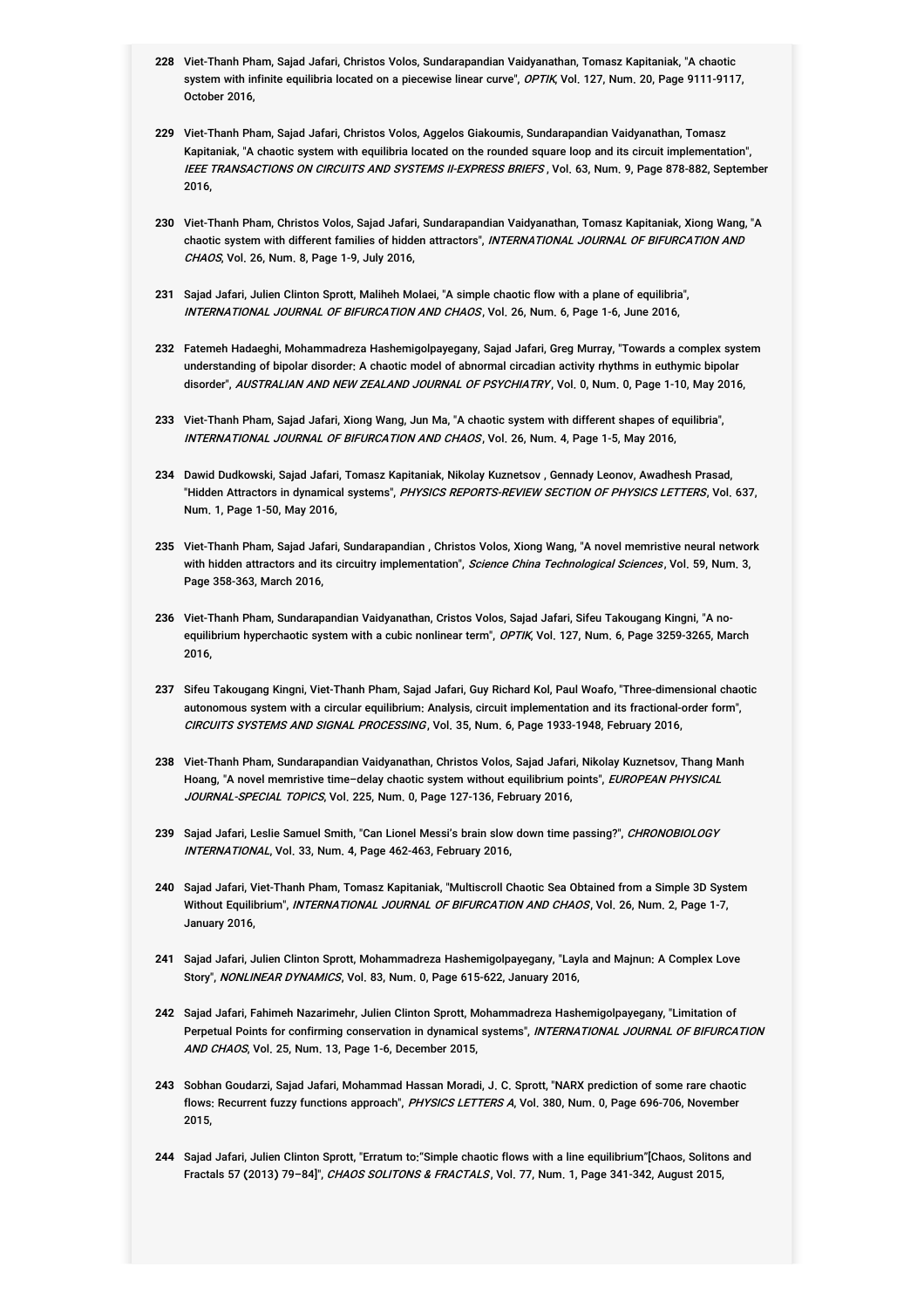- **245** Abdulhamid Zahedi, Sahbasadat Rajamand, Sajad Jafari, Mohammad Reza Rajati, "A Novel Multiuser Detector Based on Restricted Search Space and Depth-First Tree Search Method in DS/CDMA Communication Systems", WIRELESS PERSONAL COMMUNICATIONS, Vol. 82, Num. 3, Page 1531-1545, July 2015,
- **246** Mohammad Shahzad, Viet-Thanh Pham, Mohammad Ayaz Ahmad, Sajad Jafari, Fatemeh Hadaeghi, "Synchronization and circuit design of a chaotic system with coexisting hidden attractors", *EUROPEAN PHYSICAL* JOURNAL-SPECIAL TOPICS, Vol. 224, Num. 8, Page 1637-1652, July 2015,
- **247** Sajad Jafari, Julien Clinton Sprott, Fahimeh Nazarimehr, "Recent New Examples of Hidden Attractors", EUROPEAN *PHYSICAL JOURNAL-SPECIAL TOPICS*, Vol. 224, Num. 8, Page 1469-1476, July 2015,
- **248** Viet-Thanh Pham, Sundarapandian Vaidyanathan, Cristos Volos, Sajad Jafari, "Hidden attractors in a chaotic system with an exponential nonlinear term", *EUROPEAN PHYSICAL JOURNAL-SPECIAL TOPICS*, Vol. 224, Num. 8, Page 1507-1517, July 2015,
- **249** Julien Clinton Sprott, Sajad Jafari, Viet-Thanh Pham, Zahra Sadat Hosseini, "A chaotic system with a single unstable node", PHYSICS LETTERS A, Vol. 0, Num. 0, Page 0-0, June 2015,
- **250** Fadhil Rahma Tahir, Sajad Jafari, Viet-Thanh Pham, Cristos Volos, Xiong Wang, "A novel no-equilibrium chaotic system with multi-wing butterfly attractors", *INTERNATIONAL JOURNAL OF BIFURCATION AND CHAOS*, Vol. 25, Num. 4, Page 1-11, May 2015,
- **251** Razieh Falahian, Maryam Mehdizadeh Dastjerdi, Maliheh Molaei, Sajad Jafari, Shahriar Gharibzadeh, "Artificial neural network based modeling of brain response to flicker light", *NONLINEAR DYNAMICS*, Vol. 0, Num. 0, Page 0-0, April 2015,
- **252** Yasser Shekofteh, Sajad Jafari, Julien Clinton Sprott, Mohammadreza Hashemigolpayegany, Farshad Almasganj, "A Gaussian Mixture Model Based Cost Function for Parameter Estimation of Chaotic Biological Systems", COMMUNICATIONS IN NONLINEAR SCIENCE AND NUMERICAL SIMULATION, Vol. 20, Num. 2, Page 469-481, February 2015,
- **253** Golnaz Baghdadi, Sajad Jafari, Julien Clinton Sprott, Farzad Towhidkhah, Mohammadreza Hashemigolpayegany, "A Chaotic Model of Sustaining Attention Problem in Attention Deficit Disorder", *COMMUNICATIONS IN NONLINEAR* SCIENCE AND NUMERICAL SIMULATION, Vol. 20, Num. 1, Page 174-185, January 2015,
- **254** Viet-Thanh Pham, Sajad Jafari, Cristos Volos, Xiong Wang, Mohammadreza Hashemigolpayegany, "Is that really hidden? The presence of complex fixed–points in chaotic flows with no equilibria", *INTERNATIONAL JOURNAL OF BIFURCATION AND CHAOS*, Vol. 24, Num. 11, Page 1-6, December 2014,
- **255** Viet-Thanh Pham, Cristos Volos, Sajad Jafari, Xiong Wang, Sundarapandian Vaidyanathan, "Hidden hyperchaotic attractor in a novel simple memristive neural network", *JOURNAL OF OPTOELECTRONICS AND ADVANCED MATERIALS*, Vol. 8, Num. 11, Page 0-0, December 2014,
- **256** Sajad Jafari, Julien Clinton Sprott, Viet-Thanh Pham, Mohammadreza Hashemigolpayegany, Amir Homayoun Jafari, "A New Cost Function for Parameter Estimation of Chaotic Systems Using Return Maps as Fingerprints", INTERNATIONAL JOURNAL OF BIFURCATION AND CHAOS, Vol. 24, Num. 10, Page 1-18, October 2014,
- **257** Viet-Thanh Pham, Cristos Volos, Sajad Jafari, Xiong Wang, "Generating a novel hyperchaotic system out of equilibrium", *OPTOELECTRONICS AND ADVANCED MATERIALS-RAPID COMMUNICATIONS*, Vol. 8, Num. 5, Page 535-539, June 2014,
- **258** Viet-Thanh Pham, Christos Volos, Sajad Jafari, Zhouchao Wei, Xiong Wang, "Constructing a novel no-equilibrium chaotic system", INTERNATIONAL JOURNAL OF BIFURCATION AND CHAOS, Vol. 24, Num. 5, Page 1-6, May 2014,
- **259** Sifeu Takougang Kingni, Sajad Jafari, Herve Simo , Paul Woafo, "Three-dimensional chaotic autonomous system with only one stable equilibrium: Analysis, circuit design, parameter estimation, control, synchronization and its fractional-order form", The European Physical Journal Plus, Vol. 129, Num. 5, Page 1-16, May 2014,
- **260** Maliheh Molaei, Razieh Falahian, Shahriar Gharibzadeh, Sajad Jafari, Julien Clinton Sprott, "Artificial neural networks: powerful tools for modeling chaotic behavior in the nervous system", *Frontiers in Computational Neuroscience*, Vol. 8, Num. 40, Page 1-3, April 2014,
- **261** Seng-Kin Lao, Yasser Shekofteh, Sajad Jafari, Julien Clinton Sprott, "Cost Function Based on Gaussian Mixture Model for Parameter Estimation of a Chaotic Circuit with a Hidden Attractor", *INTERNATIONAL JOURNAL OF BIFURCATION AND CHAOS*, Vol. 24, Num. 1, Page 1-11, January 2014,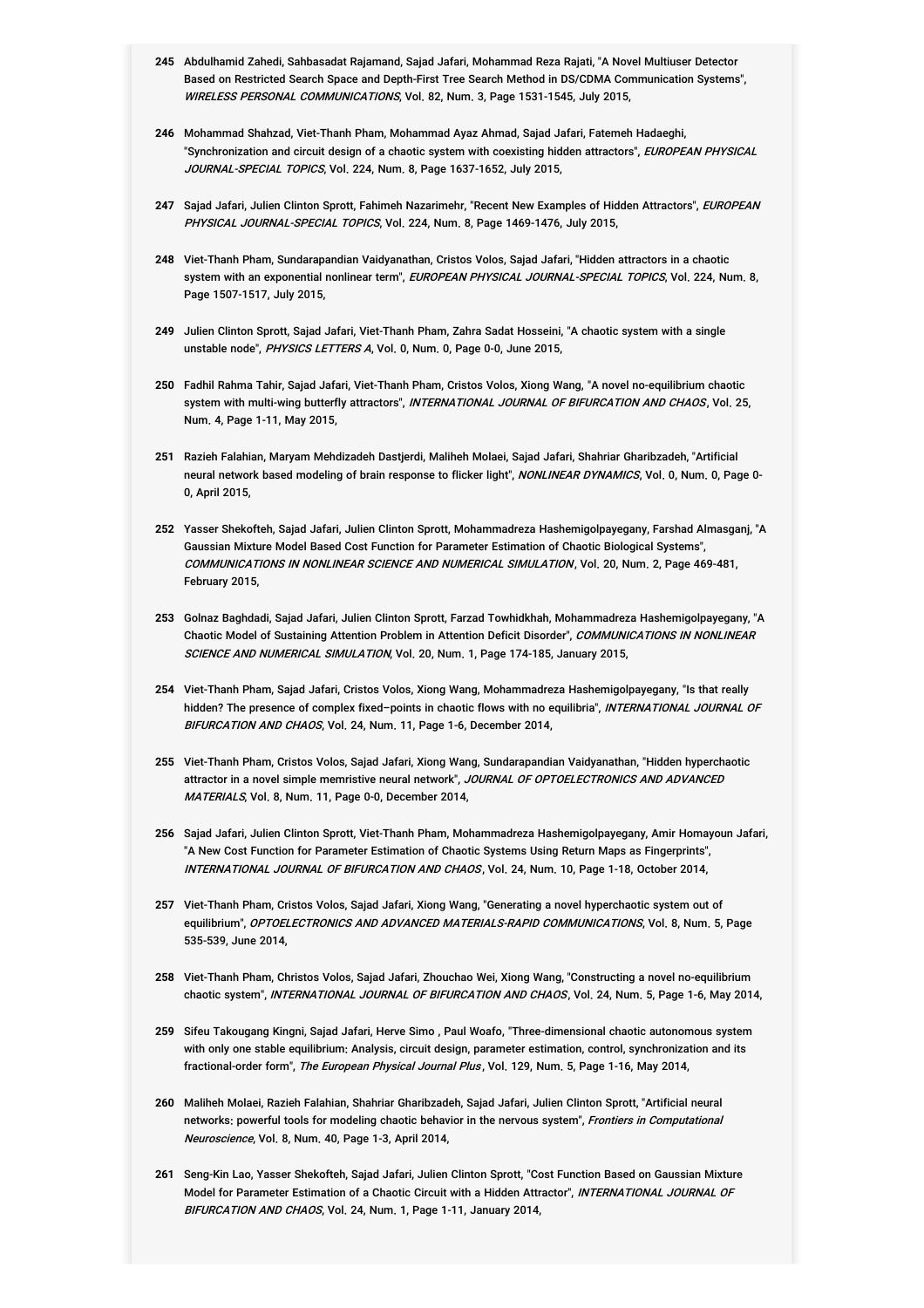- 262 Sajad Jafari, Julien Clinton Sprott, "Simple chaotic flows with a line equilibrium", *CHAOS SOLITONS & FRACTALS*, Vol. 57, Num. 1, Page 79-84, December 2013,
- **263** Maliheh Molaei, Sajad Jafari, Mohammad Hassan Moradi, Julien Clinton Sprott, Mohammadreza Hashemigolpayegany, "A Chaotic Viewpoint on Noise Reduction from Respiratory Sounds", *BIOMEDICAL SIGNAL PROCESSING AND CONTROL*, Vol. -, Num. 0, Page 0-0, December 2013,
- **264** Abdolhamid Zahedi, Hamid Reza Bakhshi, Sajad Jafari, Hamid Reza Abdolmohammadi, Mohammad Reza Rajati, "A novel low complexity multiuser detector based on modified genetic algorithm in Direct Sequence-Code Division Multiple Access communication systems", *SCIENTIA IRANICA TRANSACTION D-COMPUTER SCIENCE & ENGINEERING AND ELECTRICAL ENGINEERING*, Vol. 20, Num. 6, Page 2015-2023, December 2013,
- **265** Maliheh Molaei, Sajad Jafari, J. C. Sprott, Mohammadreza Hashemigolpayegany, "Simple chaotic flows with one stable equilibrium", *INTERNATIONAL JOURNAL OF BIFURCATION AND CHAOS*, Vol. 23, Num. 11, Page 1-7, November 2013,
- **266** Sajad Jafari, Mohammadreza Hashemigolpayegany, Shahriar Gharibzadeh, "Is there any geometrical information in the nervous system?", Frontiers in Computational Neuroscience, Vol. 7, Num. 121, Page 1-2, August 2013,
- **267** Sajad Jafari, Golnaz Baghdadi, Mohammadreza Hashemigolpayegany, Farzad Towhidkhah, Shahriar Gharibzadeh, "Is Attention Deficit Hyperactivity Disorder a Kind of Intermittent Chaos?", *JOURNAL OF NEUROPSYCHIATRY AND CLINICAL NEUROSCIENCES*, Vol. 25, Num. 2, Page 2-2, June 2013,
- **268** Sajad Jafari, Zohreh Ansari, Mohammadreza Hashemigolpayegany, Shahriar Gharibzadeh, "Is attention a "period window" in the chaotic brain?", *JOURNAL OF NEUROPSYCHIATRY AND CLINICAL NEUROSCIENCES*, Vol. 25, Num. 1, Page 5-5, March 2013,
- **269** Sajad Jafari, Mohammadreza Hashemigolpayegany, Mansour Rasoulzadeh Darabad, "Comment on "Parameter identification and synchronization of fractional-order chaotic systems" [Commun Nonlinear Sci Numer Simulat 2012;17:305-16]", *COMMUNICATIONS IN NONLINEAR SCIENCE AND NUMERICAL SIMULATION*, Vol. 18, Num. 3, Page 811-814, March 2013,
- **270** Sajad Jafari, Mohammadreza Hashemigolpayegany, Amir Homayoun Jafari, Shahriar Gharibzadeh, "A novel viewpoint on the parameter estimation in a chaotic neuron model", *JOURNAL OF NEUROPSYCHIATRY AND CLINICAL NEUROSCIENCES*, Vol. 25, Num. 1, Page 19-19, March 2013,
- **271** Sajad Jafari, Julien Clinton Sprott, Mohammadreza Hashemigolpayegany, "Elementary quadratic chaotic flows with no equilibria", PHYSICS LETTERS <sup>A</sup>, Vol. 377, Num. 9, Page 699-702, March 2013,

مقالات کنفرانس

**داده های ثبت شده در پورتال**

- **1** Daniel Clemente-Lopez, Lazaros Moysis, Christos Volos, Jes?S Manuel Mu?Oz-Pacheco, Sajad Jafari, Ioannis Stouboulos, "An ARM-FPGA-based Co-Design for Implementing Chaotic Systems ", 10th International Conference on Modern Circuits and Systems Technologies (MOCAST), July 2021
- **2** Alireza Bahramian, Ali Nouri, Farzad Towhidkhah, Sajad Jafari, "Introducing Neural-Network based model and pretraining method to design Central Pattem Generator (CPG) ", 26th National and 4th International Iranian Conference on Biomedical Engineering (ICBME), November 2019
- **3** Viet-Thanh Pham, Christos Volos, Sajad Jafari, Adel Ouannas, Toan Thanh Dao, "Chaotic behaviors in a system with a line equilibrium ", 18th European Control Conference (ECC), June 2019
- **4** Fahimeh Nazarimehr, Bahareh Safarbali, Mohammadreza Hashemigolpayegany, Sajad Jafari, "Atrial Fibrillation Modeling Based on Global Insight ", 23rd National & 1st International Iranian Conference on Biomedical Engineering, November 2016

دروس ارائه شده